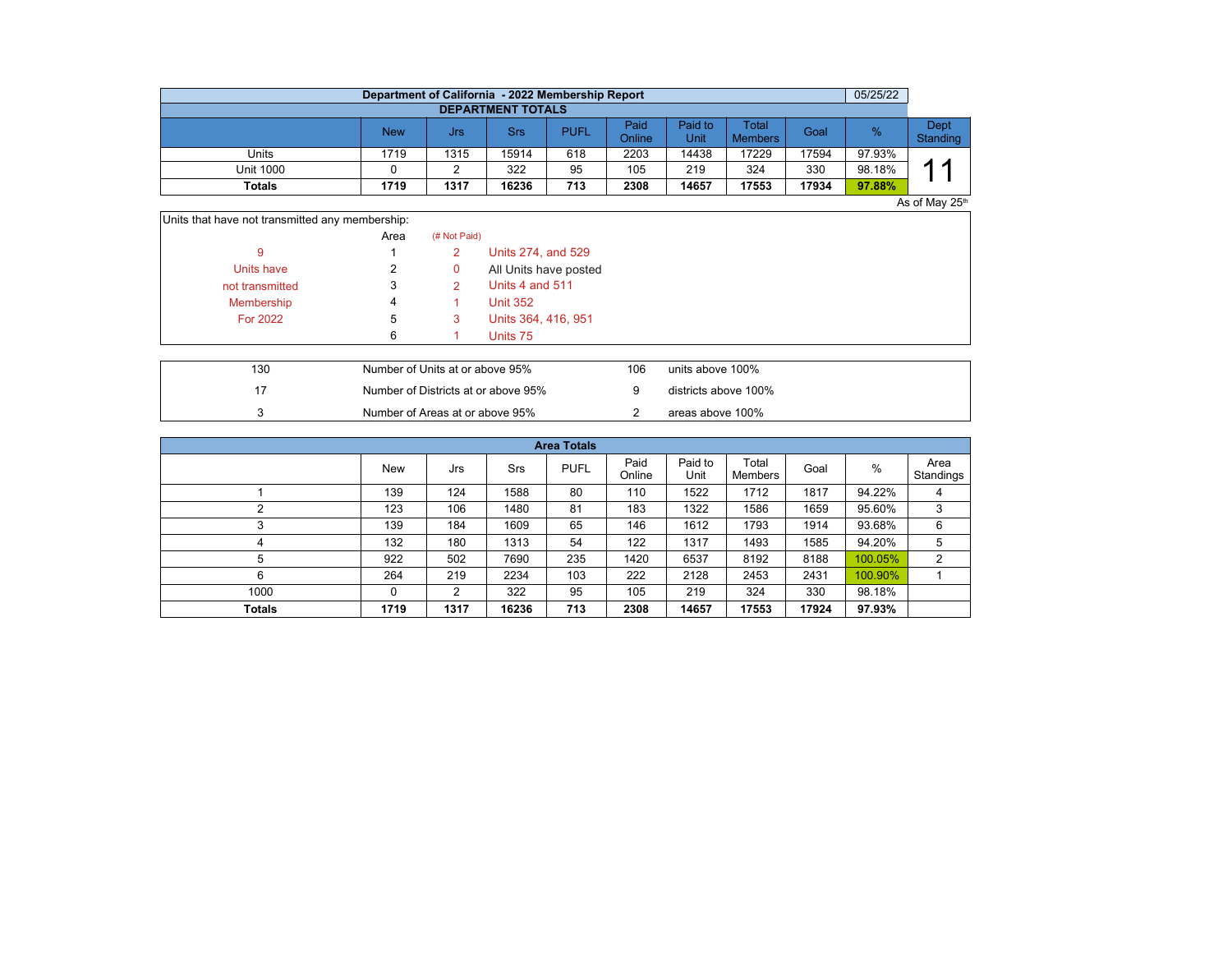| <b>District Totals</b> |                       |                 |                  |                 |                       |                 |                  |            |                  |                              |  |
|------------------------|-----------------------|-----------------|------------------|-----------------|-----------------------|-----------------|------------------|------------|------------------|------------------------------|--|
|                        | <b>New</b>            | Jrs             | Srs              | <b>PUFL</b>     | Paid<br>Online        | Paid to<br>Unit | Total<br>Members | Goal       | $\%$             | <b>District</b><br>Standings |  |
| $\mathbf{1}$           | 24                    | $\overline{7}$  | 94               | 5               | 5                     | 91              | 101              | 97         | 104.12%          | 6                            |  |
| $\overline{2}$         | 26                    | 16              | 255              | 10              | 19                    | 242             | 271              | 296        | 91.55%           | 20                           |  |
| 3                      | 0                     | 0               | 16               | 3               | 2                     | 11              | 16               | 18         | 88.89%           | 23                           |  |
| $\overline{4}$         | 16                    | 30              | 234              | 6               | 10                    | 248             | 264              | 312        | 84.62%           | 27                           |  |
| 5                      | $\overline{23}$       | $\overline{11}$ | $\overline{341}$ | $\overline{26}$ | $\overline{26}$       | 300             | 352              | 407        | 86.49%           | $\overline{26}$              |  |
| 6                      | $\overline{28}$       | $\overline{53}$ | 384              | 16              | $\overline{30}$       | 391             | 437              | 406        | 107.64%          | $\overline{4}$               |  |
| $\overline{7}$         | $\overline{22}$       | $\overline{7}$  | 264              | 14              | $\overline{18}$       | 239             | $\overline{271}$ | 281        | 96.44%           | $\overline{14}$              |  |
| 8                      | $\overline{3}$        | $\overline{5}$  | $\overline{25}$  | 3               | $\mathbf{1}$          | $\overline{26}$ | $\overline{30}$  | 30         | 100.00%          | 9                            |  |
| 9                      | $\overline{c}$        | $\overline{7}$  | 56               | 8               | 3                     | 52              | 63               | 86         | 73.26%           | 30                           |  |
| 10                     | $\overline{3}$        | 5               | 61               | 6               | 0                     | 60              | 66               | 79         | 83.54%           | 29                           |  |
| 11                     | 33                    | 38              | 358              | 19              | 35                    | 342             | 396              | 411        | 96.35%           | 15                           |  |
| 12                     | 27                    | 41              | 270              | $\overline{7}$  | 21                    | 283             | 311              | 341        | 91.20%           | 21                           |  |
| 13<br>14               | 22<br>$\overline{20}$ | 28<br>54        | 282<br>325       | 27<br>15        | 16<br>$\overline{36}$ | 267<br>358      | 310<br>379       | 323<br>451 | 95.98%<br>84.04% | 16<br>$\overline{28}$        |  |
| $\overline{15}$        | $\overline{36}$       | $\overline{33}$ | 344              | 15              | $\overline{26}$       | 336             | $\overline{377}$ | 367        | 102.72%          | 8                            |  |
| 16                     | 141                   | 65              | 1001             | 16              | 80                    | 970             | 1066             | 988        | 107.89%          | 3                            |  |
| 17                     | 30                    | 46              | 116              | 0               | $\overline{2}$        | 160             | 162              | 131        | 123.66%          | $\mathbf{1}$                 |  |
| 18                     | 43                    | 95              | 524              | 41              | 61                    | 517             | 619              | 706        | 87.68%           | 25                           |  |
|                        |                       |                 |                  |                 |                       |                 |                  |            |                  |                              |  |
| 19                     | 87                    | 58              | 823              | 43              | 98                    | 740             | 881              | 979        | 89.99%           | 22                           |  |
| 20                     | 39                    | 21              | 379              | 23              | 40                    | 337             | 400              | 403        | 99.26%           | 10                           |  |
| 21                     | 261                   | 129             | 1416             | 36              | 202                   | 1307            | 1545             | 1494       | 103.41%          | $\overline{7}$               |  |
| 22                     | 91                    | 76              | 1324             | 111             | 163                   | 1126            | 1400             | 1503       | 93.15%           | 19                           |  |
| 23                     | 15                    | 76              | 374              | 11              | 22                    | 417             | 450              | 475        | 94.74%           | 18                           |  |
| 24                     | 41                    | 38              | 330              | 23              | 41                    | 304             | 368              | 334        | 110.18%          | $\overline{2}$               |  |
| 25                     | 204                   | 155             | 1654             | 48              | 145                   | 1616            | 1809             | 1866       | 96.95%           | 13                           |  |
| 26                     | 43                    | 11              | 339              | 12              | 44                    | 294             | 350              | 356        | 98.31%           | 11                           |  |
| 27                     | 23                    | 18              | 312              | 9               | 28                    | 293             | 330              | 344        | 95.93%           | 17                           |  |
| 28                     | 50                    | 50              | 717              | 25              | 119                   | 623             | 767              | 785        | 97.71%           | 12                           |  |
| 29                     | 344                   | 101             | 3067             | 31              | 873                   | 2264            | 3168             | 3020       | 104.90%          | 5                            |  |
| 30                     | 22                    | 41              | 229              | 9               | 37                    | 224             | 270              | 305        | 88.52%           | 24                           |  |
| 1000                   | 0                     | $\overline{2}$  | 322              | 95              | 105                   | 219             | 324              | 330        | 98.18%           |                              |  |
| <b>Totals</b>          | 1719                  | 1317            | 16236            | 713             | 2308                  | 14657           | 17553            | 17924      | 97.93%           |                              |  |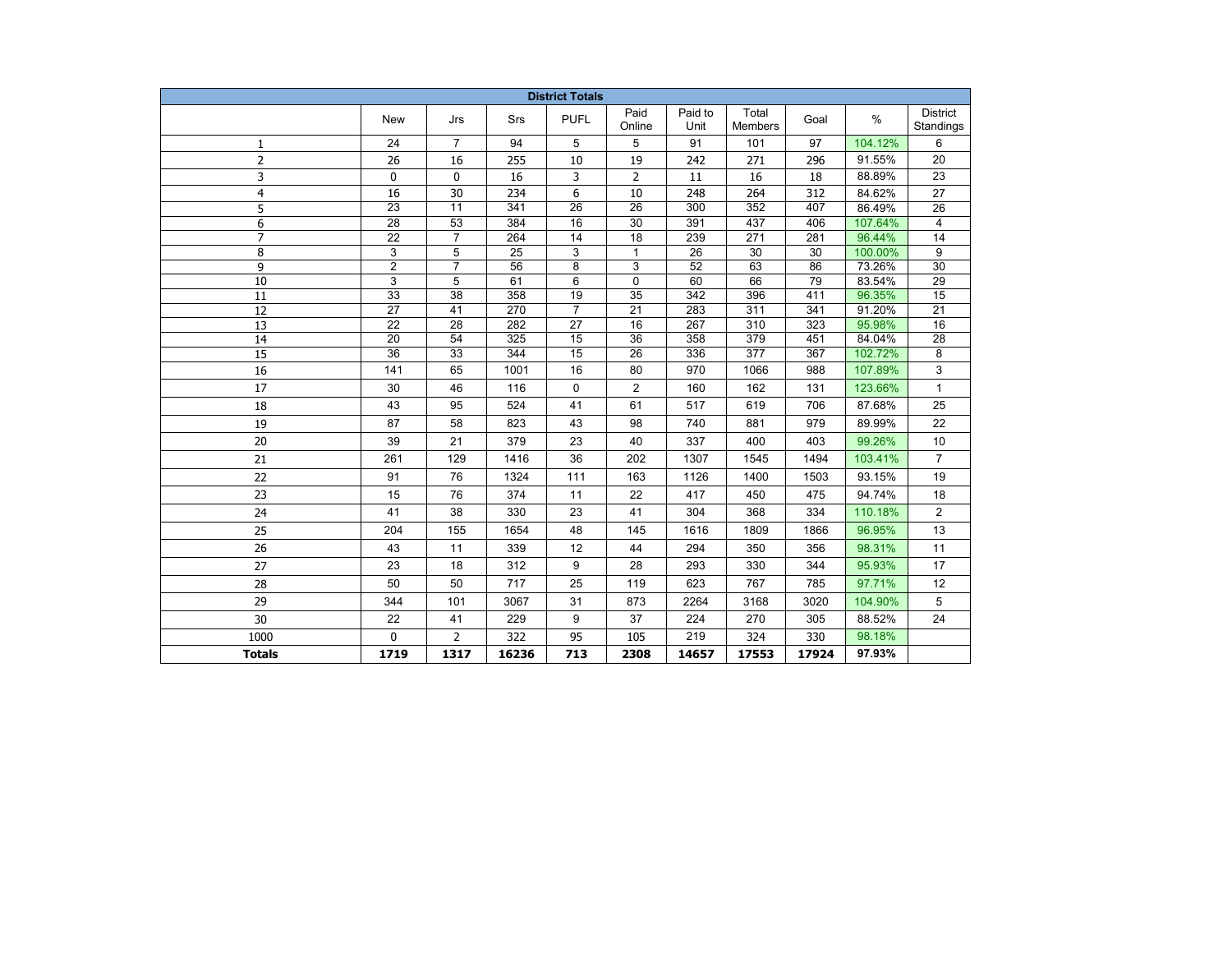|              | District 1 (Area 1)                                                             |            |     |            |             |                |                 |                         |      |         |                  |  |  |  |  |
|--------------|---------------------------------------------------------------------------------|------------|-----|------------|-------------|----------------|-----------------|-------------------------|------|---------|------------------|--|--|--|--|
|              | 05/25/22<br>Department of California - 2022 Membership Report                   |            |     |            |             |                |                 |                         |      |         |                  |  |  |  |  |
| Unit #       | Unit Name                                                                       | <b>New</b> | Jrs | <b>Srs</b> | <b>PUFL</b> | Paid<br>Online | Paid to<br>Unit | Total<br><b>Members</b> | Goal | $\%$    | Unit<br>Standing |  |  |  |  |
| 96           | Seguoia                                                                         | 6          |     | 36         |             | 0              | 34              | 39                      | 32   | 121.88% | 2                |  |  |  |  |
| 205          | <b>Walker Bailey</b>                                                            | 18         | 4   | 34         | ٥           | 0              | 38              | 38                      | 20   | 190.00% |                  |  |  |  |  |
| 274          | Arcata                                                                          | 0          | 0   |            |             |                | $\overline{0}$  |                         | 11   | 45.45%  | 4                |  |  |  |  |
| 415          | Hoopa                                                                           | 0          | 0   | 19         | ٥           | 0              | 19              | 19                      | 23   | 82.61%  | 3                |  |  |  |  |
| 529          | $\overline{0}$<br>$0.00\%$<br>Hopland<br>5<br>0<br>$\mathbf{0}$<br>11<br>n<br>0 |            |     |            |             |                |                 |                         |      |         |                  |  |  |  |  |
| <b>Total</b> |                                                                                 | 24         |     | 94         | 5           | 5              | 91              | 101                     | 97   | 104.12% |                  |  |  |  |  |

|              | District 2 (Area 1)                                           |            |     |     |             |                |                 |                  |      |         |                  |  |  |  |  |
|--------------|---------------------------------------------------------------|------------|-----|-----|-------------|----------------|-----------------|------------------|------|---------|------------------|--|--|--|--|
|              | 05/25/22<br>Department of California - 2022 Membership Report |            |     |     |             |                |                 |                  |      |         |                  |  |  |  |  |
| Unit #       | Unit Name                                                     | <b>New</b> | Jrs | Srs | <b>PUFL</b> | Paid<br>Online | Paid to<br>Unit | Total<br>Members | Goal | $\%$    | Unit<br>Standing |  |  |  |  |
| 92           | Cheula                                                        |            |     | 69  | 4           |                | 65              | 74               | 80   | 92.50%  |                  |  |  |  |  |
| 197          | Shasta                                                        |            |     | 43  | 4           |                | 39              | 48               | 49   | 97.96%  | ົ                |  |  |  |  |
| 369          | Willis Hollenbeak                                             |            | 0   | 15  | 0           |                | 14              | 15               | 15   | 100.00% |                  |  |  |  |  |
| 720          | Shasta Dam                                                    | 8          |     | 64  | ີ           | 3              | 64              | 69               | 72   | 95.83%  | 3                |  |  |  |  |
| 746          | Glen L Wilson Sr- Seawolf                                     | 10         |     | 64  | 0           | 5              | 60              | 65               | 80   | 81.25%  | 5                |  |  |  |  |
| <b>Total</b> |                                                               | 26         | 16  | 255 | 10          | 19             | 242             | 271              | 296  | 91.55%  |                  |  |  |  |  |

|              | District 3 (Area 1)                                           |            |     |     |             |                |                 |                  |      |        |                  |  |  |  |  |
|--------------|---------------------------------------------------------------|------------|-----|-----|-------------|----------------|-----------------|------------------|------|--------|------------------|--|--|--|--|
|              | 05/25/22<br>Department of California - 2020 Membership Report |            |     |     |             |                |                 |                  |      |        |                  |  |  |  |  |
| Unit #       | Unit Name                                                     | <b>New</b> | Jrs | Srs | <b>PUFL</b> | Paid<br>Online | Paid to<br>Unit | Total<br>Members | Goal | %      | Unit<br>Standing |  |  |  |  |
| 204          | <b>Thomas Tucker</b>                                          |            |     | 16  |             |                |                 | 16               | 18   | 88.89% |                  |  |  |  |  |
| <b>Total</b> |                                                               |            | 0   | 16  |             |                | 11              | 16               | 18   | 88.89% |                  |  |  |  |  |

| District 4 (Area 1) |                     |                                                   |              |            |                |                |                 |                         |      |        |                  |  |  |
|---------------------|---------------------|---------------------------------------------------|--------------|------------|----------------|----------------|-----------------|-------------------------|------|--------|------------------|--|--|
|                     |                     | Department of California - 2020 Membership Report |              |            |                |                |                 |                         |      |        | 05/25/22         |  |  |
| Unit #              | <b>Unit Name</b>    | <b>New</b>                                        | Jrs          | <b>Srs</b> | <b>PUFL</b>    | Paid<br>Online | Paid to<br>Unit | Total<br><b>Members</b> | Goal | %      | Unit<br>Standing |  |  |
| 42                  | Yuba-Sutter         | $\mathbf{0}$                                      |              | 16         | $\overline{2}$ |                | 14              | 17                      | 18   | 94.44% |                  |  |  |
| 45                  | Raisner             |                                                   | $\mathbf{0}$ | 15         | $\mathbf{0}$   | $\mathbf{0}$   | 15              | 15                      | 18   | 83.33% | 6                |  |  |
| 95                  | Oroville            | $\mathbf{0}$                                      | $\mathbf{0}$ | 16         | $\mathbf{0}$   | $\mathbf{0}$   | 16              | 16                      | 26   | 61.54% | 9                |  |  |
| 98                  | Jefferson L Winn    |                                                   | 9            | 14         | $\mathbf{0}$   | 0              | 23              | 23                      | 26   | 88.46% | 5                |  |  |
| 167                 | Mount Lassen        | 3                                                 | 6            | 24         | Τ.             |                | 28              | 30                      | 33   | 90.91% | 4                |  |  |
| 210                 | South Butte         | 2                                                 |              | 14         | $\mathbf{0}$   | $\mathbf{0}$   | 15              | 15                      | 16   | 93.75% | 3                |  |  |
| 218                 | Vernon Jewel Danley |                                                   | 11           | 82         | $\mathbf{0}$   | 4              | 89              | 93                      | 99   | 93.94% | 2                |  |  |
| 673                 | Durham              | $\mathbf{0}$                                      | $\mathbf{0}$ | 15         | $\mathbf{0}$   |                | 14              | 15                      | 18   | 83.33% | 6                |  |  |
| 807                 | Linda               | 10                                                | 2            | 38         | 3              | 3              | 34              | 40                      | 58   | 68.97% | 8                |  |  |
| <b>Total</b>        |                     | 16                                                | 30           | 234        | 6              | 10             | 248             | 264                     | 312  | 84.62% |                  |  |  |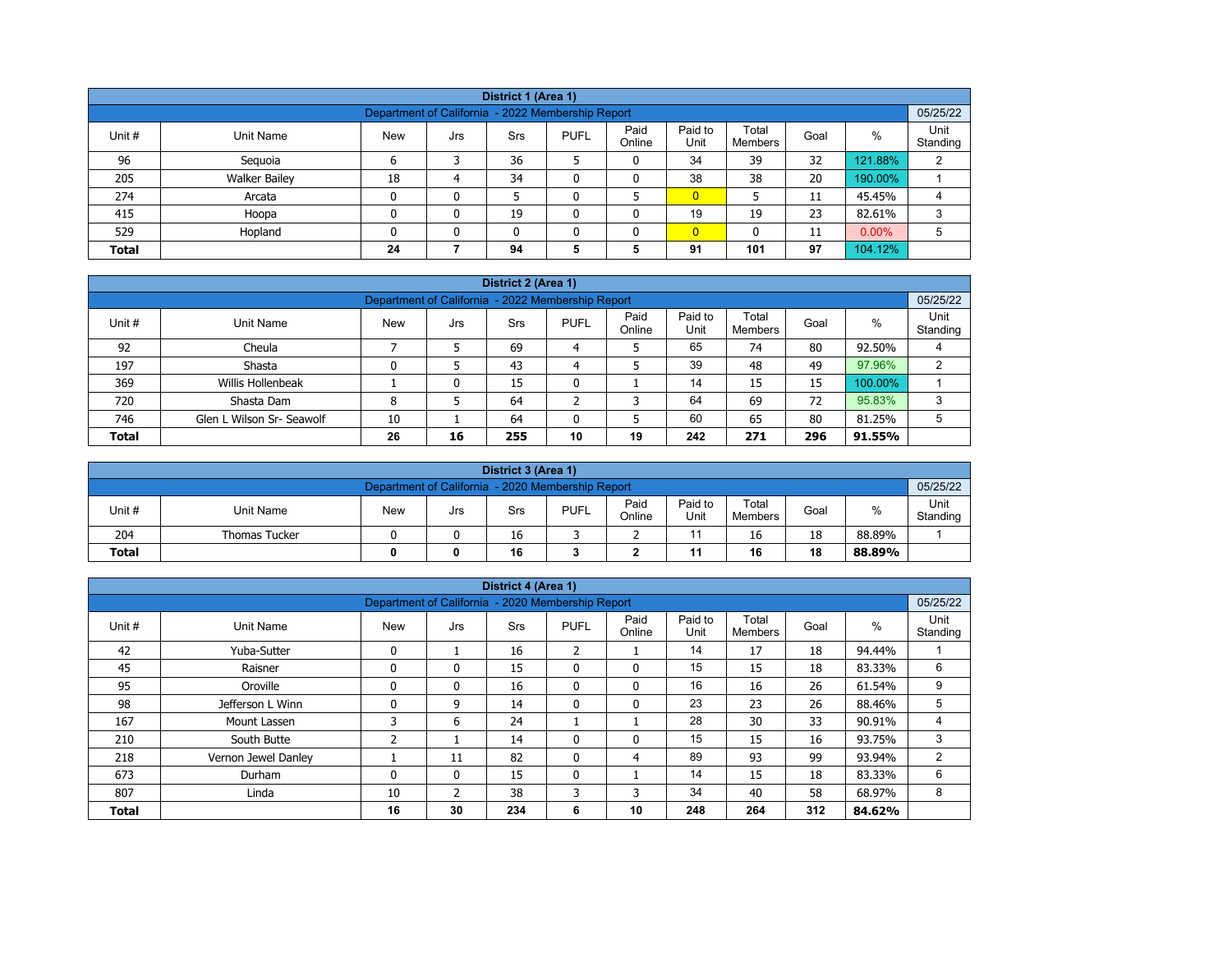|        | District 5 (Area 1)                                           |            |              |            |                |                |                 |                         |      |         |                  |  |  |  |  |
|--------|---------------------------------------------------------------|------------|--------------|------------|----------------|----------------|-----------------|-------------------------|------|---------|------------------|--|--|--|--|
|        | 05/25/22<br>Department of California - 2020 Membership Report |            |              |            |                |                |                 |                         |      |         |                  |  |  |  |  |
| Unit # | Unit Name                                                     | <b>New</b> | Jrs          | <b>Srs</b> | <b>PUFL</b>    | Paid<br>Online | Paid to<br>Unit | Total<br><b>Members</b> | Goal | $\%$    | Unit<br>Standing |  |  |  |  |
| 21     | <b>Theodore Roosevelt</b>                                     | 0          | $\mathbf{0}$ | 19         | 3              |                | 15              | 19                      | 63   | 30.16%  | 13               |  |  |  |  |
| 101    | Benicia                                                       | 2          | 0            | 16         | 3              | $\overline{2}$ | 11              | 16                      | 10   | 160.00% | $\overline{2}$   |  |  |  |  |
| 111    | Sotoyome                                                      |            | $\mathbf{0}$ | 40         | 3              | 3              | 34              | 40                      | 43   | 93.02%  | $\overline{7}$   |  |  |  |  |
| 165    | Rago-Christopher                                              | $\Omega$   | $\mathbf{0}$ | 20         |                | 4              | 15              | 20                      | 23   | 86.96%  | 9                |  |  |  |  |
| 178    | Rio Vista                                                     | 0          | $\mathbf{0}$ | 15         | 0              | $\overline{2}$ | 13              | 15                      | 14   | 107.14% | 5                |  |  |  |  |
| 179    | San Anselmo                                                   | 2          | $\mathbf{0}$ | 24         | $\mathbf{0}$   | 3              | 21              | 24                      | 22   | 109.09% | 3                |  |  |  |  |
| 194    | Tredway                                                       | 4          | 0            | 17         | $\overline{2}$ | $\mathbf 0$    | 15              | 17                      | 10   | 170.00% | 0                |  |  |  |  |
| 199    | Saint Helena                                                  |            | 3            | 35         | $\mathbf{0}$   | 3              | 35              | 38                      | 36   | 105.56% | 6                |  |  |  |  |
| 208    | Dixon                                                         | 3          | 0            | 23         | $\mathbf{0}$   |                | 22              | 23                      | 34   | 67.65%  | 11               |  |  |  |  |
| 293    | William Russell Ledford                                       | 0          | 7            | 29         | 6              | 0              | 30              | 36                      | 40   | 90.00%  | 8                |  |  |  |  |
| 437    | Konocti                                                       | 2          | $\mathbf{0}$ | 40         | $\overline{2}$ | 5              | 33              | 40                      | 54   | 74.07%  | 10               |  |  |  |  |
| 550    | Mare Island Navy Yard                                         | 8          | $\mathbf{0}$ | 52         | 3              | $\overline{2}$ | 47              | 52                      | 48   | 108.33% | 4                |  |  |  |  |
| Total  |                                                               | 23         | 11           | 341        | 26             | 26             | 300             | 352                     | 407  | 86.49%  |                  |  |  |  |  |

|              | District 6 (Area 1)                                           |            |     |            |              |                |                 |                         |      |         |                  |  |  |  |  |
|--------------|---------------------------------------------------------------|------------|-----|------------|--------------|----------------|-----------------|-------------------------|------|---------|------------------|--|--|--|--|
|              | 05/25/22<br>Department of California - 2020 Membership Report |            |     |            |              |                |                 |                         |      |         |                  |  |  |  |  |
| Unit #       | Unit Name                                                     | <b>New</b> | Jrs | <b>Srs</b> | <b>PUFL</b>  | Paid<br>Online | Paid to<br>Unit | Total<br><b>Members</b> | Goal | %       | Unit<br>Standing |  |  |  |  |
| 77           | Yolo                                                          |            | 6   | 37         | 0            |                | 41              | 43                      | 37   | 116.22% | 2                |  |  |  |  |
| 233          | Laguna Elk Grove                                              |            | 18  | 63         |              | 16             | 64              | 81                      | 74   | 109.46% | 4                |  |  |  |  |
| 383          | Fair Oaks                                                     | ь          | 11  | 52         |              |                | 60              | 63                      | 57   | 110.53% | 3                |  |  |  |  |
| 521          | Haggin-Grant                                                  | 15         | 15  | 158        | $\mathbf{0}$ |                | 166             | 173                     | 148  | 116.89% |                  |  |  |  |  |
| 604          | Magellan                                                      | 0          | 0   | 27         | 10           |                | 16              | 27                      | 33   | 81.82%  | 6                |  |  |  |  |
| 832          | Charles Eggen                                                 | 4          | 3   | 47         | 4            |                | 44              | 50                      | 57   | 87.72%  | 5                |  |  |  |  |
| <b>Total</b> |                                                               | 28         | 53  | 384        | 16           | 30             | 391             | 437                     | 406  | 107.64% |                  |  |  |  |  |

| District 7 (Area 1)<br>05/25/22                                                                                                                |                                                                                |    |   |     |    |    |     |     |     |         |   |  |  |  |  |
|------------------------------------------------------------------------------------------------------------------------------------------------|--------------------------------------------------------------------------------|----|---|-----|----|----|-----|-----|-----|---------|---|--|--|--|--|
|                                                                                                                                                | Department of California - 2020 Membership Report                              |    |   |     |    |    |     |     |     |         |   |  |  |  |  |
| Paid<br>Paid to<br>Total<br>$\%$<br>Unit #<br><b>New</b><br><b>PUFL</b><br>Unit Name<br><b>Srs</b><br>Goal<br>Jrs<br>Unit<br>Online<br>Members |                                                                                |    |   |     |    |    |     |     |     |         |   |  |  |  |  |
| 119                                                                                                                                            | EL Dorado                                                                      | 0  | 0 | 31  | 4  | 4  | 23  | 31  | 37  | 83.78%  | 6 |  |  |  |  |
| 130                                                                                                                                            | Frank Gallino                                                                  | 8  |   | 41  |    |    | 40  | 43  | 48  | 89.58%  | 5 |  |  |  |  |
| 169                                                                                                                                            | Alyn W Butler                                                                  |    |   | 59  |    |    | 54  | 61  | 61  | 100.00% | C |  |  |  |  |
| 264                                                                                                                                            | James E Fowler                                                                 |    | 0 | 11  | 0  |    | 10  | 11  | 10  | 110.00% |   |  |  |  |  |
| 587                                                                                                                                            | Warren Mckeon                                                                  | 9  | 3 | 74  | 4  | 5  | 68  | 77  | 77  | 100.00% | 2 |  |  |  |  |
| 795                                                                                                                                            | 44<br>48<br>100.00%<br>48<br>Stella Van Dyke Johnson<br>48<br>C<br>0<br>0<br>4 |    |   |     |    |    |     |     |     |         |   |  |  |  |  |
| <b>Total</b>                                                                                                                                   |                                                                                | 22 |   | 264 | 14 | 18 | 239 | 271 | 281 | 96.44%  |   |  |  |  |  |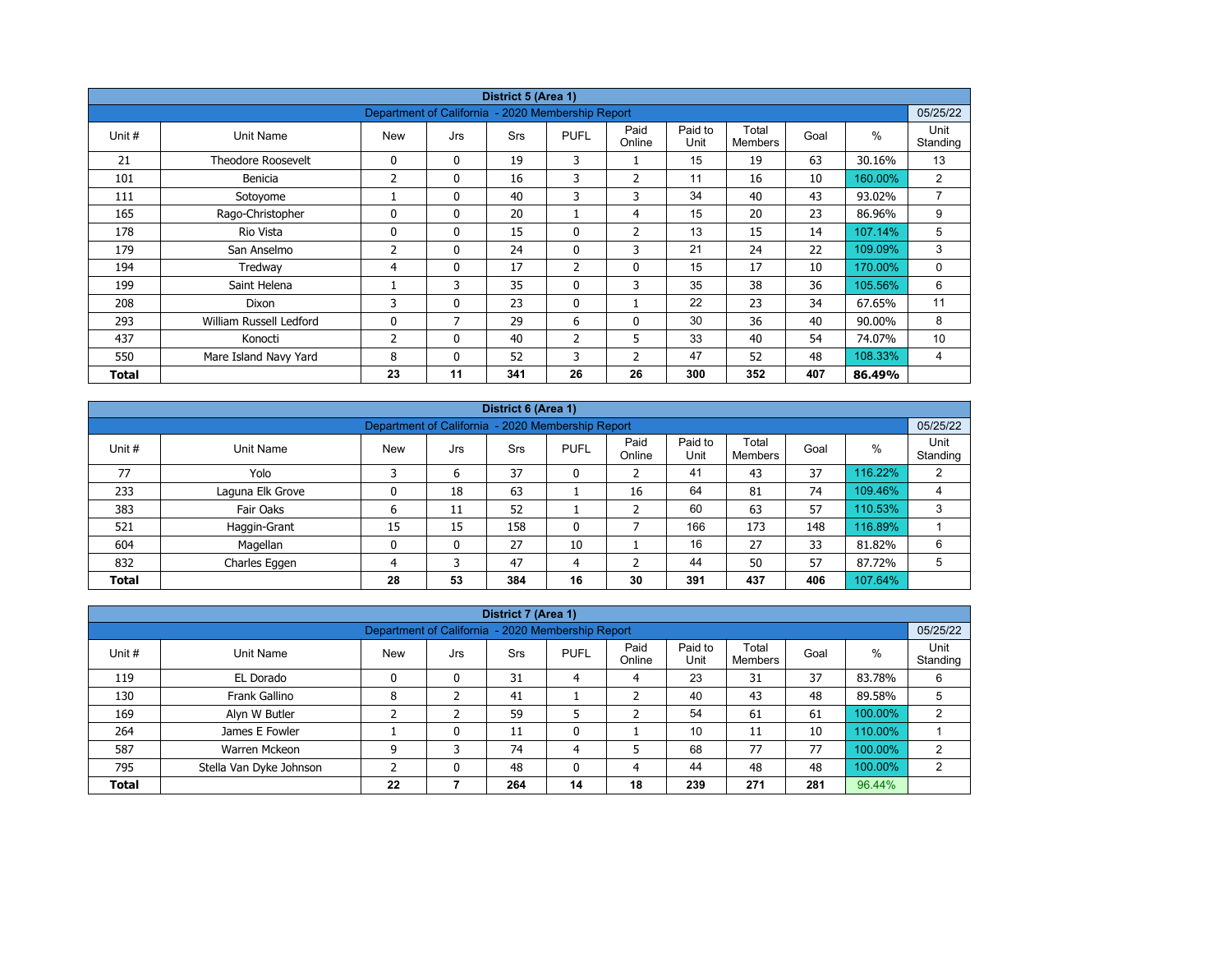| District 8 (Area 2)                                                                                                                  |                                                               |  |  |  |  |  |  |  |  |  |  |  |  |  |  |
|--------------------------------------------------------------------------------------------------------------------------------------|---------------------------------------------------------------|--|--|--|--|--|--|--|--|--|--|--|--|--|--|
|                                                                                                                                      | 05/25/22<br>Department of California - 2022 Membership Report |  |  |  |  |  |  |  |  |  |  |  |  |  |  |
| Paid<br>Paid to<br>Total<br><b>PUFL</b><br>%<br>Unit #<br>Unit Name<br>Goal<br><b>New</b><br>Srs<br>Jrs<br>Unit<br>Online<br>Members |                                                               |  |  |  |  |  |  |  |  |  |  |  |  |  |  |
|                                                                                                                                      | Standing<br>26<br>30<br>30<br>100.00%<br>25<br>San Francisco  |  |  |  |  |  |  |  |  |  |  |  |  |  |  |
| 30<br>30<br>100.00%<br>25<br>26<br><b>Total</b>                                                                                      |                                                               |  |  |  |  |  |  |  |  |  |  |  |  |  |  |

| District 9 (Area 2)                                                                                                                                     |              |  |  |    |  |  |    |    |    |        |  |  |  |  |
|---------------------------------------------------------------------------------------------------------------------------------------------------------|--------------|--|--|----|--|--|----|----|----|--------|--|--|--|--|
| Department of California - 2022 Membership Report                                                                                                       |              |  |  |    |  |  |    |    |    |        |  |  |  |  |
| Paid<br>Paid to<br>Total<br>Unit #<br><b>PUFL</b><br>%<br><b>New</b><br><b>Unit Name</b><br>Goal<br>Srs<br>Jrs<br>Standing<br>Online<br>Unit<br>Members |              |  |  |    |  |  |    |    |    |        |  |  |  |  |
| 161                                                                                                                                                     | Harding-Hola |  |  | 35 |  |  | 35 | 41 | 43 | 95.35% |  |  |  |  |
| 202<br>17<br>22<br>43<br>21<br>51.16%<br>Rov Frerichs<br>ົ                                                                                              |              |  |  |    |  |  |    |    |    |        |  |  |  |  |
| 52<br>86<br>56<br>63<br><b>Total</b><br>73.26%<br>8                                                                                                     |              |  |  |    |  |  |    |    |    |        |  |  |  |  |

| District 10 (Area 2)                                                                                                                                |                                               |  |  |    |  |  |    |    |    |        |        |  |  |  |
|-----------------------------------------------------------------------------------------------------------------------------------------------------|-----------------------------------------------|--|--|----|--|--|----|----|----|--------|--------|--|--|--|
| Department of California - 2022 Membership Report                                                                                                   |                                               |  |  |    |  |  |    |    |    |        |        |  |  |  |
| Paid<br>Paid to<br>Total<br>$\%$<br>Unit #<br><b>PUFL</b><br>Unit Name<br><b>New</b><br>Goal<br>Srs<br>Jrs<br>Online<br>Standing<br>Unit<br>Members |                                               |  |  |    |  |  |    |    |    |        |        |  |  |  |
| 68                                                                                                                                                  | Havward                                       |  |  | 21 |  |  | 21 | 23 | 32 | 71.88% | $\sim$ |  |  |  |
| 117                                                                                                                                                 | 39<br>40<br>47<br>43<br>91.49%<br>San Leandro |  |  |    |  |  |    |    |    |        |        |  |  |  |
| 79<br><b>Total</b><br>60<br>66<br>61<br>83.54%                                                                                                      |                                               |  |  |    |  |  |    |    |    |        |        |  |  |  |

|              |                                                               |            |     | District 11 (Area 3) |              |                |                 |                  |      |         |                  |  |  |  |  |
|--------------|---------------------------------------------------------------|------------|-----|----------------------|--------------|----------------|-----------------|------------------|------|---------|------------------|--|--|--|--|
|              | 05/25/22<br>Department of California - 2022 Membership Report |            |     |                      |              |                |                 |                  |      |         |                  |  |  |  |  |
| Unit #       | Unit Name                                                     | <b>New</b> | Jrs | <b>Srs</b>           | <b>PUFL</b>  | Paid<br>Online | Paid to<br>Unit | Total<br>Members | Goal | $\%$    | Unit<br>Standing |  |  |  |  |
| 16           | Karl Ross                                                     | 4          | 6   | 73                   | 10           | 10             | 59              | 79               | 89   | 88.76%  | 5                |  |  |  |  |
| 22           | Lodi                                                          | 0          | 0   | 33                   | h<br>∠       | 5              | 26              | 33               | 40   | 82.50%  | 6                |  |  |  |  |
| 108          | Amador                                                        | 25         | 6   | 93                   |              |                | 91              | 99               | 69   | 143.48% |                  |  |  |  |  |
| 190          | <b>Clinton Mccausland</b>                                     |            | 4   | 22                   | 3            |                | 22              | 26               | 27   | 96.30%  | 2                |  |  |  |  |
| 249          | Mcfall-Grisham                                                |            | 9   | 39                   | $\mathbf{r}$ | 9              | 37              | 48               | 64   | 75.00%  |                  |  |  |  |  |
| 376          | Calaveras                                                     |            | 9   | 58                   | $\mathbf{0}$ | 3              | 64              | 67               | 75   | 89.33%  |                  |  |  |  |  |
| 803          | 43<br>47<br>40<br>3<br>44<br>93.62%<br>Ed Stewart<br>0<br>4   |            |     |                      |              |                |                 |                  |      |         |                  |  |  |  |  |
| <b>Total</b> |                                                               | 33         | 38  | 358                  | 19           | 35             | 342             | 396              | 411  | 96.35%  |                  |  |  |  |  |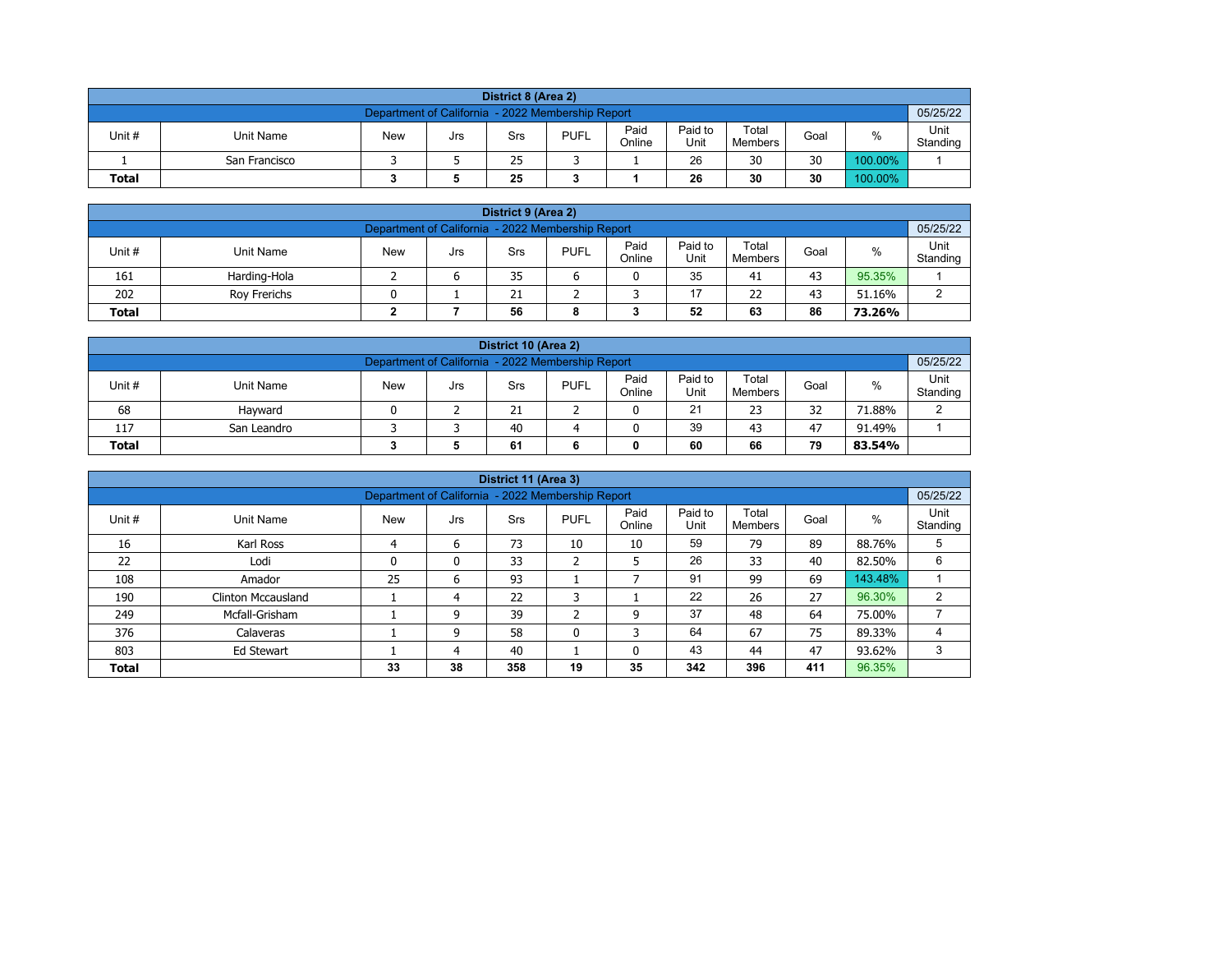|              |                   |                                                   |          | District 12 (Area 3) |                |                |                 |                  |      |         |                  |
|--------------|-------------------|---------------------------------------------------|----------|----------------------|----------------|----------------|-----------------|------------------|------|---------|------------------|
|              |                   | Department of California - 2022 Membership Report |          |                      |                |                |                 |                  |      |         | 05/25/22         |
| Unit #       | Unit Name         | <b>New</b>                                        | Jrs      | <b>Srs</b>           | <b>PUFL</b>    | Paid<br>Online | Paid to<br>Unit | Total<br>Members | Goal | %       | Unit<br>Standing |
| 74           | Modesto           |                                                   | $\Omega$ | 28                   | ำ<br>∠         | 5              | 21              | 28               | 39   | 71.79%  |                  |
| 83           | Merced            | 5                                                 | 16       | 88                   | $\overline{2}$ | 9              | 93              | 104              | 120  | 86.67%  | 4                |
| 166          | James V Pernetti  | 13                                                | 10       | 76                   | $\mathbf 0$    | $\overline{2}$ | 84              | 86               | 72   | 119.44% | 2                |
| 168          | Elijah B Hayes    | 0                                                 | 6        | 24                   |                |                | 28              | 30               | 31   | 96.77%  | 3                |
| 240          | Manuel M Lopes    | 2                                                 |          | 21                   | 0              | 3              | 19              | 22               | 28   | 78.57%  | 5                |
| 491          | Ceres             | 0                                                 | 3        | 10                   | $\overline{2}$ | 0              | 11              | 13               | 18   | 72.22%  | 6                |
| 567          | Mariposa          | 6                                                 | 3        | 15                   | $\mathbf{0}$   |                | 17              | 18               | 14   | 128.57% |                  |
| 872          | Scranton & Qualle | 0                                                 | C.       | 8                    | $\mathbf{0}$   | 0              | 10              | 10               | 19   | 52.63%  | 8                |
| <b>Total</b> |                   | 27                                                | 41       | 270                  | 7              | 21             | 283             | 311              | 341  | 91.20%  |                  |

| District 13 (Area 2)<br>05/25/22                                 |                                                                                                                                           |    |    |     |    |    |     |     |     |         |   |  |  |  |  |
|------------------------------------------------------------------|-------------------------------------------------------------------------------------------------------------------------------------------|----|----|-----|----|----|-----|-----|-----|---------|---|--|--|--|--|
| Department of California - 2022 Membership Report                |                                                                                                                                           |    |    |     |    |    |     |     |     |         |   |  |  |  |  |
| Unit#                                                            | Paid<br>Paid to<br>Total<br>$\%$<br><b>New</b><br><b>PUFL</b><br>Unit Name<br>Goal<br>Srs<br>Jrs<br>Standing<br>Online<br>Unit<br>Members |    |    |     |    |    |     |     |     |         |   |  |  |  |  |
| 217                                                              | Gilroy                                                                                                                                    |    | 11 | 41  |    | 0  | 52  | 52  | 50  | 104.00% |   |  |  |  |  |
| 318                                                              | <b>Willow Glen</b>                                                                                                                        |    | 0  | 4   |    | 0  |     | 4   | 12  | 33.33%  | 5 |  |  |  |  |
| 419                                                              | Santa Clara                                                                                                                               | 11 | 11 | 135 | 13 |    | 128 | 146 | 141 | 103.55% | 2 |  |  |  |  |
| 564                                                              | <b>Mission City</b>                                                                                                                       |    | 6  | 32  | 4  | 4  | 30  | 38  | 47  | 80.85%  | 4 |  |  |  |  |
| Mayfair<br>56<br>95.89%<br>70<br>73<br>791<br>70<br>$\mathbf{0}$ |                                                                                                                                           |    |    |     |    |    |     |     |     |         |   |  |  |  |  |
| <b>Total</b>                                                     |                                                                                                                                           | 22 | 28 | 282 | 27 | 16 | 267 | 310 | 323 | 95.98%  |   |  |  |  |  |

|              |                       |                                                   |                | District 14 (Area 3) |                |                |                 |                         |      |        |                  |
|--------------|-----------------------|---------------------------------------------------|----------------|----------------------|----------------|----------------|-----------------|-------------------------|------|--------|------------------|
|              |                       | Department of California - 2022 Membership Report |                |                      |                |                |                 |                         |      |        | 05/25/22         |
| Unit #       | Unit Name             | <b>New</b>                                        | Jrs            | <b>Srs</b>           | <b>PUFL</b>    | Paid<br>Online | Paid to<br>Unit | Total<br><b>Members</b> | Goal | %      | Unit<br>Standing |
| 3            | Hanford               | $\mathbf{0}$                                      | 15             | 53                   | $\overline{2}$ | $\overline{2}$ | 66              | 68                      | 79   | 86.08% | 5                |
| 4            | <b>Charlie Waters</b> | 0                                                 | $\mathbf{0}$   | $\overline{2}$       | 0              | $\overline{2}$ | $\overline{0}$  | 2                       | 18   | 11.11% | 11               |
| 11           | Madera                | 0                                                 | 0              | $\overline{2}$       | 2              | 0              | 4               | $\overline{2}$          | 10   | 20.00% | 10               |
| 23           | William Lee Netzer    | $\overline{2}$                                    | $\overline{2}$ | 14                   | $\mathbf{0}$   |                | 15              | 16                      | 17   | 94.12% | 2                |
| 110          | Oakhurst              |                                                   | 3              | 30                   | 0              | $\overline{2}$ | 31              | 33                      | 42   | 78.57% | 8                |
| 147          | Cecil Cox             | 5                                                 | 17             | 77                   | 5              |                | 98              | 94                      | 98   | 95.92% |                  |
| 191          | Kingsburg             | 2                                                 | 6              | 47                   | $\mathbf{0}$   | $\overline{2}$ | 51              | 53                      | 64   | 82.81% | 7                |
| 346          | Firebaugh             | 0                                                 | 0              | 8                    | 0              | 0              | 8               | 8                       | 11   | 72.73% | 9                |
| 355          | Westland              | 0                                                 | $\mathbf{0}$   | 10                   | $\mathbf{0}$   | $\mathbf{0}$   | 10              | 10                      | 11   | 90.91% | 4                |
| 509          | Fresno Federal        | 10                                                | 4              | 73                   | 6              | 10             | 73              | 77                      | 82   | 93.90% | 3                |
| 511          | <b>State Center</b>   | $\mathbf{0}$                                      | 7              | 9                    | $\mathbf{0}$   | 16             | $\overline{0}$  | 16                      | 19   | 84.21% | 6                |
| <b>Total</b> |                       | 20                                                | 54             | 325                  | 15             | 36             | 358             | 379                     | 451  | 84.04% |                  |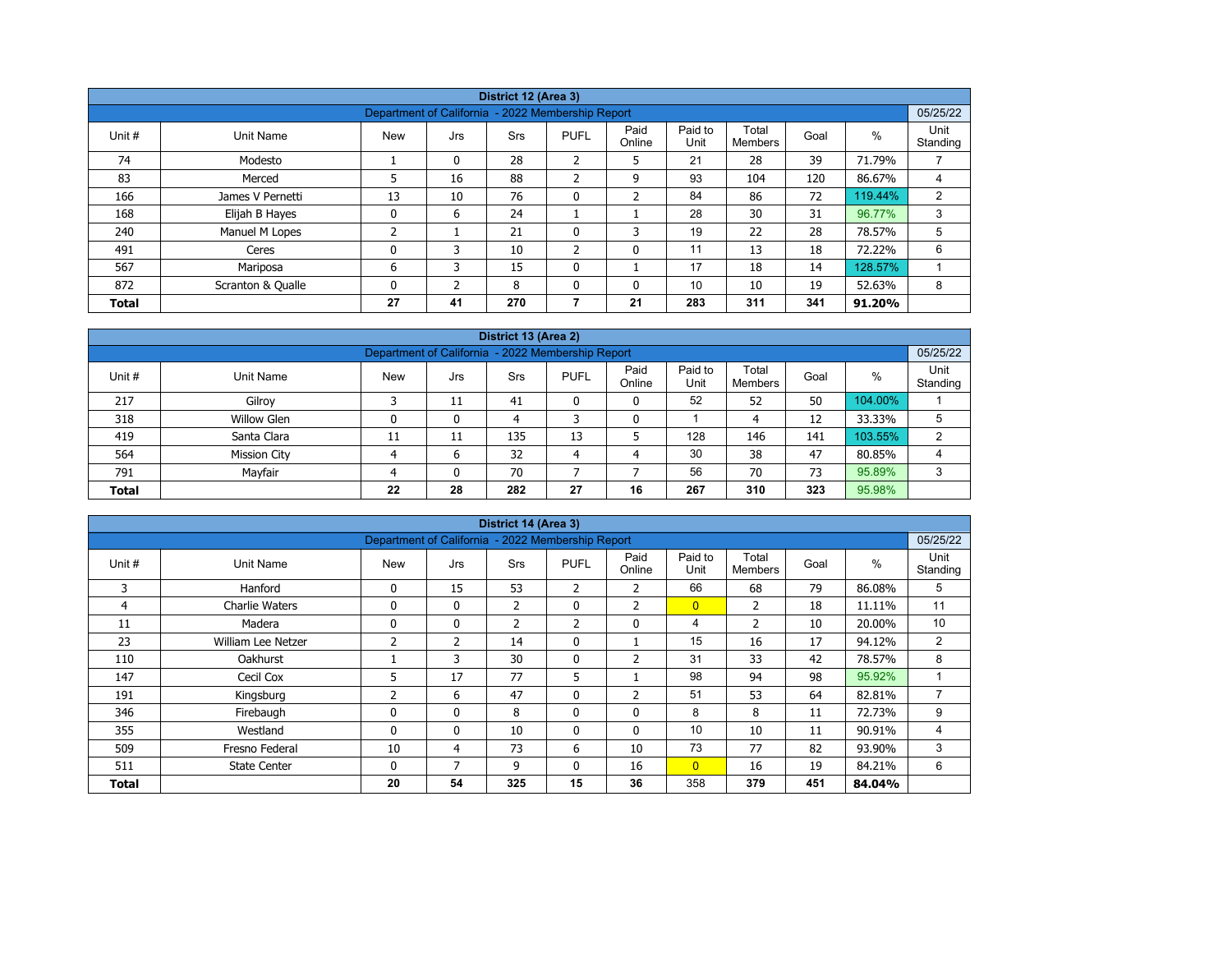|              |                   |                                                   |          | District 15 (Area 3) |                |                |                 |                  |      |         |                  |
|--------------|-------------------|---------------------------------------------------|----------|----------------------|----------------|----------------|-----------------|------------------|------|---------|------------------|
|              |                   | Department of California - 2022 Membership Report |          |                      |                |                |                 |                  |      |         | 05/25/22         |
| Unit #       | Unit Name         | <b>New</b>                                        | Jrs      | Srs                  | <b>PUFL</b>    | Paid<br>Online | Paid to<br>Unit | Total<br>Members | Goal | %       | Unit<br>Standing |
| 20           | Porterville       |                                                   | 10       | 47                   | $\overline{2}$ | 3              | 52              | 57               | 55   | 103.64% | 3                |
| 26           | Bakersfield       |                                                   | 0        | 76                   | 5              | ⇁              | 69              | 76               | 89   | 85.39%  | ⇁                |
| 94           | Exeter            | 0                                                 |          | 28                   | 6              | 11             | 12              | 29               | 32   | 90.63%  | 5                |
| 124          | Merle Reed        | 16                                                | 14       | 105                  | C<br>∠         | 4              | 113             | 119              | 102  | 116.67% | $\overline{2}$   |
| 213          | Leslie L Robinson | 0                                                 | 4        | 30                   | 0              |                | 33              | 34               | 34   | 100.00% | 4                |
| 221          | Tehachapi         | 12                                                | 4        | 44                   | 0              | $\mathbf{0}$   | 48              | 48               | 39   | 123.08% |                  |
| 711          | Kern River Valley | 0                                                 | $\Omega$ | 14                   | $\mathbf{0}$   | 0              | 14              | 14               | 16   | 87.50%  | 6                |
| <b>Total</b> |                   | 36                                                | 33       | 344                  | 15             | 26             | 336             | 377              | 367  | 102.72% |                  |

| District 16 (Area 6)<br>Department of California - 2022 Membership Report |                           |            |              |      |                |                |                 |                         |      |         |                  |  |  |
|---------------------------------------------------------------------------|---------------------------|------------|--------------|------|----------------|----------------|-----------------|-------------------------|------|---------|------------------|--|--|
|                                                                           |                           |            |              |      |                |                |                 |                         |      |         | 05/25/22         |  |  |
| Unit #                                                                    | Unit Name                 | <b>New</b> | Jrs          | Srs  | <b>PUFL</b>    | Paid<br>Online | Paid to<br>Unit | Total<br><b>Members</b> | Goal | %       | Unit<br>Standing |  |  |
| 48                                                                        | Oxnard                    | 0          | 10           | 62   | 3              | 3              | 66              | 72                      | 83   | 86.75%  | 13               |  |  |
| 49                                                                        | Santa Barbara             | 0          | $\mathbf{0}$ | 17   | $\mathbf{0}$   | 4              | 13              | 17                      | 12   | 141.67% | 2                |  |  |
| 50                                                                        | Paso Robles               |            | 1            | 18   | $\mathbf 0$    |                | 18              | 19                      | 19   | 100.00% | 10               |  |  |
| 56                                                                        | Corporal Marshal N Braden | 9          | 10           | 83   |                | 8              | 84              | 93                      | 90   | 103.33% | 9                |  |  |
| 66                                                                        | San Luis Obispo           | 9          | 4            | 64   | $\mathbf{0}$   | 4              | 64              | 68                      | 65   | 104.62% | 8                |  |  |
| 125                                                                       | Vandenberg                | 0          | $\mathbf{0}$ | 35   | 2              | $\overline{2}$ | 31              | 35                      | 38   | 92.11%  | 12               |  |  |
| 136                                                                       | Arroyo Grande             | 13         | 1            | 88   | $\overline{2}$ | 8              | 79              | 89                      | 77   | 115.58% | 4                |  |  |
| 211                                                                       | William "Will" Proud      | 12         | 3            | 100  | 3              | 7              | 93              | 103                     | 94   | 109.57% | 5                |  |  |
| 339                                                                       | Ventura                   | 0          | 9            | 24   |                |                | 31              | 33                      | 41   | 80.49%  | 14               |  |  |
| 432                                                                       | Cambria                   | 42         | 6            | 156  | $\overline{2}$ |                | 159             | 162                     | 128  | 126.56% | 3                |  |  |
| 482                                                                       | Walter "Ski" Gamulski     | 4          | 6            | 51   | $\mathbf{0}$   | $\Omega$       | 57              | 57                      | 54   | 105.56% | $\overline{7}$   |  |  |
| 502                                                                       | Moorpark                  |            | 1            | 24   | $\mathbf{0}$   | $\overline{4}$ | 21              | 25                      | 26   | 96.15%  | 11               |  |  |
| 534                                                                       | Orcutt                    | 22         | $\mathbf{0}$ | 53   |                | 4              | 48              | 53                      | 36   | 147.22% | 1                |  |  |
| 741                                                                       | Camarillo                 | 28         | 14           | 226  |                | 33             | 206             | 240                     | 225  | 106.67% | 6                |  |  |
| <b>Total</b>                                                              |                           | 141        | 65           | 1001 | 16             | 80             | 970             | 1066                    | 988  | 107.89% |                  |  |  |

| District 17 (Area 4)                                                                                                                                     |                            |    |    |    |  |   |    |    |    |         |   |  |  |  |
|----------------------------------------------------------------------------------------------------------------------------------------------------------|----------------------------|----|----|----|--|---|----|----|----|---------|---|--|--|--|
| Department of California - 2022 Membership Report<br>05/25/22                                                                                            |                            |    |    |    |  |   |    |    |    |         |   |  |  |  |
| Paid to<br>Unit<br>Paid<br>Total<br><b>PUFL</b><br>Unit #<br><b>New</b><br>%<br>Goal<br>Unit Name<br>Srs<br>Jrs<br>Unit<br>Standing<br>Online<br>Members |                            |    |    |    |  |   |    |    |    |         |   |  |  |  |
| 302                                                                                                                                                      | Allied                     |    | 8  | 52 |  | 0 | 60 | 60 | 52 | 115.38% | ົ |  |  |  |
| 309                                                                                                                                                      | Los Angeles Sheriff's Star |    |    | 30 |  |   | 32 | 33 | 31 | 106.45% | 3 |  |  |  |
| 628                                                                                                                                                      | Chinatown                  | 24 | 35 | 34 |  |   | 68 | 69 | 48 | 143.75% |   |  |  |  |
| 160<br>123.66%<br>116<br>162<br>30<br>131<br>46<br><b>Total</b><br>◠<br>0<br>∠                                                                           |                            |    |    |    |  |   |    |    |    |         |   |  |  |  |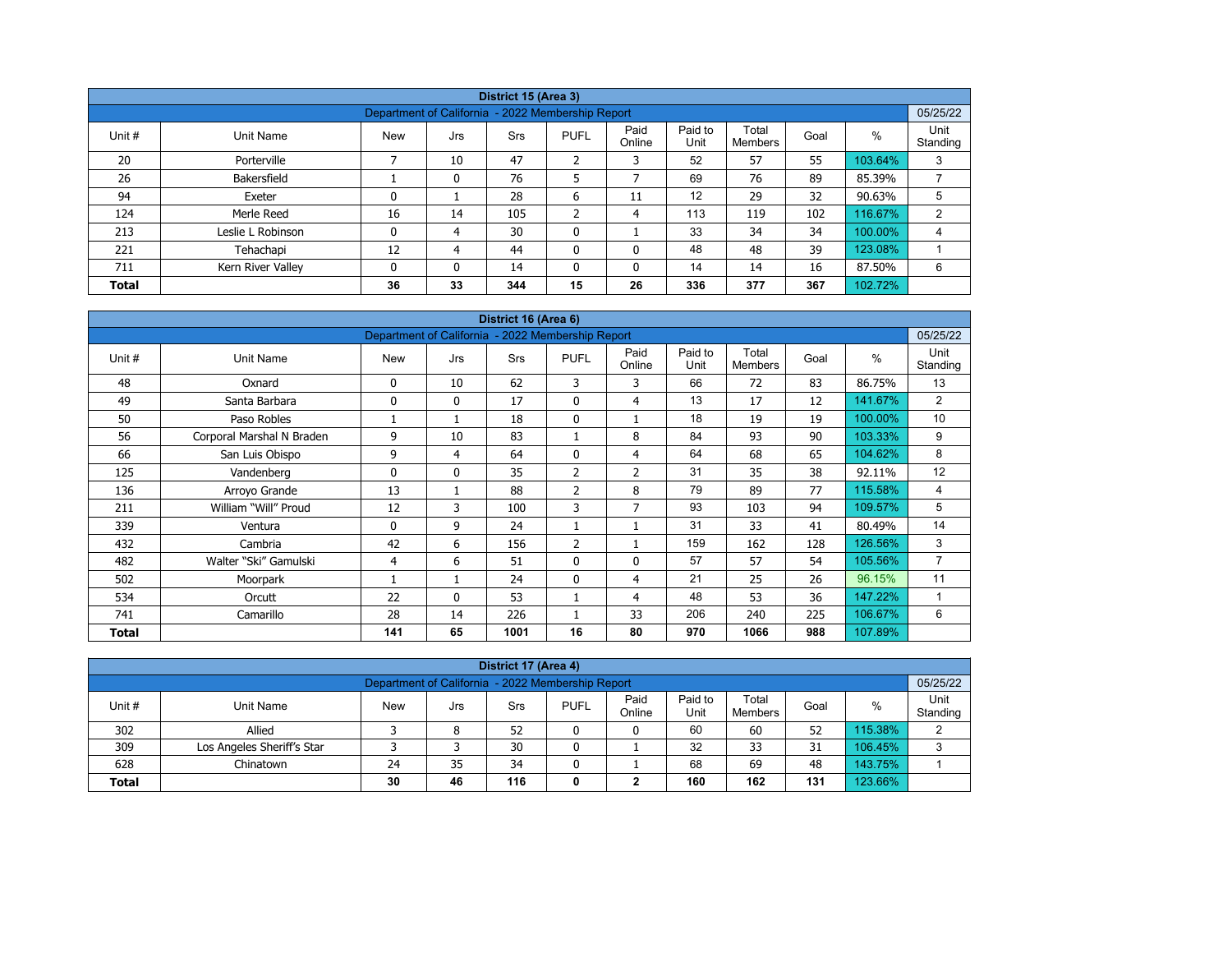|        |                       |                                                   |              | District 18 (Area 6) |                |                |                 |                  |      |         |                  |
|--------|-----------------------|---------------------------------------------------|--------------|----------------------|----------------|----------------|-----------------|------------------|------|---------|------------------|
|        |                       | Department of California - 2022 Membership Report |              |                      |                |                |                 |                  |      |         | 05/25/22         |
| Unit # | Unit Name             | <b>New</b>                                        | Jrs          | <b>Srs</b>           | <b>PUFL</b>    | Paid<br>Online | Paid to<br>Unit | Total<br>Members | Goal | $\%$    | Unit<br>Standing |
| 13     | Pasadena              | 0                                                 | 14           | 35                   | $\overline{2}$ | 3              | 44              | 49               | 53   | 92.45%  | $\overline{7}$   |
| 30     | Pomoma Charles P Rowe | 5                                                 | 3            | 38                   | $\overline{2}$ |                | 38              | 41               | 60   | 68.33%  | 10 <sup>°</sup>  |
| 75     | La Puente             | 0                                                 | $\mathbf{0}$ | 7                    | 4              | 3              | $\overline{0}$  | 7                | 34   | 20.59%  | 12               |
| 139    | Alhambra              | 3                                                 | 5            | 55                   | 5              | 7              | 48              | 60               | 58   | 103.45% | 4                |
| 180    | Canyon City           | 8                                                 | 7            | 50                   | $\overline{4}$ | 8              | 45              | 57               | 45   | 126.67% | $\overline{A}$   |
| 241    | Abraham Lincoln       | 6                                                 | $\mathbf{0}$ | 23                   | 2              | $\overline{2}$ | 19              | 23               | 23   | 100.00% | 5                |
| 261    | El Monte              | 0                                                 | 6            | 18                   | $\mathbf 0$    |                | 23              | 24               | 44   | 54.55%  | 11               |
| 280    | East Pasadena         | 2                                                 |              | 54                   | 5              | 4              | 46              | 55               | 58   | 94.83%  | 6                |
| 397    | Monterey Park         | 0                                                 | 3            | 14                   | $\mathbf{0}$   | 17             | $\overline{0}$  | 17               | 14   | 121.43% | $\overline{2}$   |
| 755    | <b>Charter Cove</b>   | 4                                                 | 13           | 82                   | $\overline{2}$ | 8              | 85              | 95               | 119  | 79.83%  | 9                |
| 790    | <b>West Covina</b>    | 12                                                | 6            | 63                   | $\overline{2}$ | 6              | 61              | 69               | 57   | 121.05% | 3                |
| 830    | Duarte                | 3                                                 | 37           | 85                   | 13             |                | 108             | 122              | 141  | 86.52%  | 8                |
| Total  |                       | 43                                                | 95           | 524                  | 41             | 61             | 517             | 619              | 706  | 87.68%  |                  |

| District 19 (Area 4)<br>Department of California - 2022 Membership Report |                   |            |              |     |                |                |                 |                         |      |               |                  |  |  |
|---------------------------------------------------------------------------|-------------------|------------|--------------|-----|----------------|----------------|-----------------|-------------------------|------|---------------|------------------|--|--|
|                                                                           |                   |            |              |     |                |                |                 |                         |      |               | 05/25/22         |  |  |
| Unit #                                                                    | Unit Name         | <b>New</b> | Jrs          | Srs | <b>PUFL</b>    | Paid<br>Online | Paid to<br>Unit | Total<br><b>Members</b> | Goal | $\frac{0}{0}$ | Unit<br>Standing |  |  |
| 134                                                                       | City of Paramount | 9          | $\mathbf{0}$ | 12  | 1              | 0              | 11              | 12                      | 22   | 54.55%        | 13               |  |  |
| 170                                                                       | Bert S Crossland  | 0          | 5            | 23  | $\overline{2}$ |                | 25              | 28                      | 26   | 107.69%       | $\mathbf{1}$     |  |  |
| 184                                                                       | South Bay         | 17         | 4            | 111 | 5              | 26             | 84              | 115                     | 124  | 92.74%        | 6                |  |  |
| 270                                                                       | Downey            | 0          | $\mathbf{0}$ | 10  | $\overline{2}$ | 0              | 8               | 10                      | 12   | 83.33%        | 10               |  |  |
| 272                                                                       | Montebello        | 13         | $\mathbf{0}$ | 97  | $\overline{2}$ | 13             | 82              | 97                      | 94   | 103.19%       | 2                |  |  |
| 314                                                                       | Hawthorne         | 0          | 5            | 65  | 14             | 6              | 50              | 70                      | 81   | 86.42%        | 9                |  |  |
| 341                                                                       | Leland A Cupp     | 4          | 5            | 47  | $\mathbf{0}$   | $\overline{7}$ | 45              | 52                      | 53   | 98.11%        | 4                |  |  |
| 352                                                                       | Gilbert W Lindsay | 0          | $\mathbf{0}$ | 3   |                | $\overline{2}$ | $\overline{0}$  | 3                       | 10   | 30.00%        | 14               |  |  |
| 359                                                                       | <b>Norwalk</b>    | 11         | 13           | 120 | 5              | 6              | 122             | 133                     | 147  | 90.48%        | $\overline{7}$   |  |  |
| 411                                                                       | Rivera            | 11         | 5            | 43  |                | 6              | 41              | 48                      | 51   | 94.12%        | 5                |  |  |
| 465                                                                       | Clyde F Hager     |            | 4            | 7   |                | $\mathbf 0$    | 10              | 11                      | 14   | 78.57%        | 11               |  |  |
| 496                                                                       | Lakewood          | 20         | 14           | 243 | 7              | 8              | 242             | 257                     | 288  | 89.24%        | 8                |  |  |
| 723                                                                       | Hollydale         |            | 1            | 20  |                | 3              | 17              | 21                      | 21   | 100.00%       | 3                |  |  |
| 833                                                                       | Lincoln Village   | 0          | 2            | 22  |                | 20             | 3               | 24                      | 36   | 66.67%        | 12               |  |  |
| Total                                                                     |                   | 87         | 58           | 823 | 43             | 98             | 740             | 881                     | 979  | 89.99%        |                  |  |  |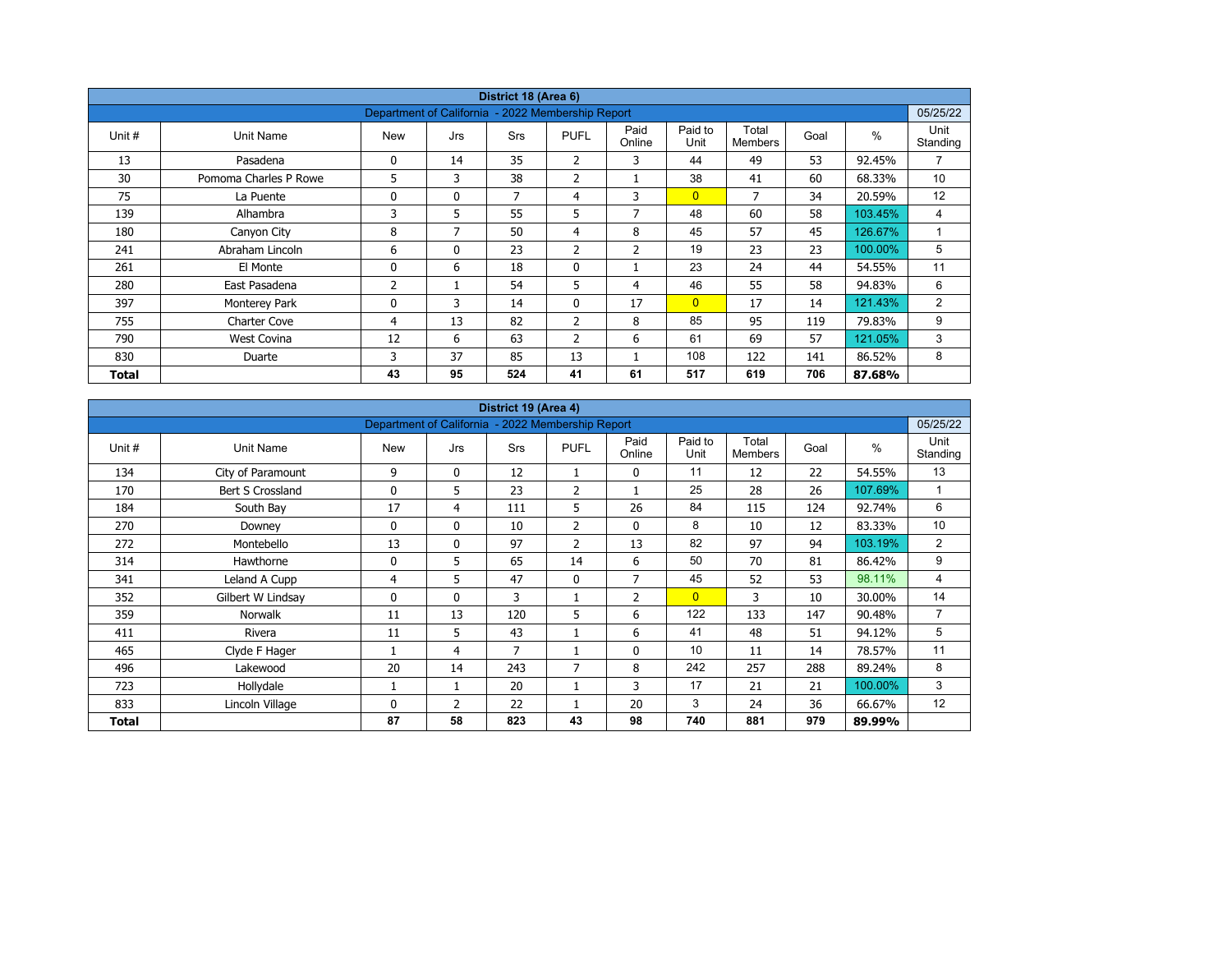|              |                 |                                                   |     | District 20 (Area 6) |              |                |                 |                  |      |         |                  |
|--------------|-----------------|---------------------------------------------------|-----|----------------------|--------------|----------------|-----------------|------------------|------|---------|------------------|
|              |                 | Department of California - 2022 Membership Report |     |                      |              |                |                 |                  |      |         | 05/25/22         |
| Unit #       | Unit Name       | <b>New</b>                                        | Jrs | <b>Srs</b>           | <b>PUFL</b>  | Paid<br>Online | Paid to<br>Unit | Total<br>Members | Goal | %       | Unit<br>Standing |
| 176          | San Fernando    |                                                   | 2   | 62                   | 7            | 6              | 51              | 64               | 61   | 104.92% | 3                |
| 311          | Antelope Valley | ∍                                                 | 12  | 76                   | 8            | 10             | 70              | 88               | 104  | 84.62%  | 6                |
| 348          | Palmdale        |                                                   | 0   | 36                   | 5            | $\overline{2}$ | 29              | 36               | 44   | 81.82%  |                  |
| 377          | Sunland-Tujunga | 17                                                | ຳ   | 54                   |              | 5              | 50              | 56               | 35   | 160.00% |                  |
| 507          | Newhall-Saugus  |                                                   | 2   | 63                   |              | 11             | 53              | 65               | 66   | 98.48%  | 4                |
| 520          | Sun Valley      | ⇁                                                 |     | 43                   |              | 5              | 40              | 46               | 51   | 90.20%  | 5                |
| 817          | Panorama City   | 6                                                 | 0   | 45                   | $\mathbf{0}$ |                | 44              | 45               | 42   | 107.14% | 2                |
| <b>Total</b> |                 | 39                                                | 21  | 379                  | 23           | 40             | 337             | 400              | 403  | 99.26%  |                  |

|              |                          |                                                   |                | District 21 (Area 5) |                |                |                 |                         |      |               |                  |
|--------------|--------------------------|---------------------------------------------------|----------------|----------------------|----------------|----------------|-----------------|-------------------------|------|---------------|------------------|
|              |                          | Department of California - 2022 Membership Report |                |                      |                |                |                 |                         |      |               | 05/25/22         |
| Unit #       | Unit Name                | <b>New</b>                                        | Jrs            | Srs                  | <b>PUFL</b>    | Paid<br>Online | Paid to<br>Unit | Total<br><b>Members</b> | Goal | $\frac{0}{0}$ | Unit<br>Standing |
| 53           | Harold W Hyland          | 14                                                | 6              | 79                   | 8              | $\overline{7}$ | 70              | 85                      | 89   | 95.51%        | 11               |
| 79           | Riverside                | 14                                                | 15             | 77                   | $\overline{2}$ | 14             | 76              | 92                      | 100  | 92.00%        | 12               |
| 200          | Lynn Mort                | 19                                                | 1              | 75                   | $\overline{4}$ | 10             | 62              | 76                      | 74   | 102.70%       | 9                |
| 289          | Carl R Meairs            | 18                                                | 10             | 127                  | 2              | 18             | 117             | 137                     | 149  | 91.95%        | 13               |
| 328          | Norco                    | 61                                                | 13             | 218                  | 1              | 29             | 201             | 231                     | 200  | 115.50%       | 4                |
| 428          | San Gorgonio Pass        | 14                                                | $\mathbf{0}$   | 33                   |                | 3              | 29              | 33                      | 16   | 206.25%       | $\mathbf{1}$     |
| 500          | Mira Loma                | 5                                                 | $\overline{7}$ | 47                   | 3              | 3              | 48              | 54                      | 56   | 96.43%        | 10               |
| 519          | Owen Coffman             | 63                                                | 54             | 305                  | 5              | 32             | 322             | 359                     | 327  | 109.79%       | 5                |
| 574          | <b>Morrison Memorial</b> | 6                                                 | 1              | 54                   | $\mathbf 0$    | 13             | 42              | 55                      | 51   | 107.84%       | $\overline{7}$   |
| 595          | Perris                   | 14                                                | 3              | 60                   | 5              | 8              | 50              | 63                      | 54   | 116.67%       | 3                |
| 739          | Herman Granados          | 13                                                | 4              | 64                   | 4              | 6              | 58              | 68                      | 64   | 106.25%       | 8                |
| 742          | Joe Dominguez            | 6                                                 | $\overline{a}$ | 74                   | $\mathbf 0$    | 34             | 44              | 78                      | 72   | 108.33%       | 6                |
| 800          | Idyllwild                | 4                                                 | 3              | 102                  | 1              | 8              | 96              | 105                     | 117  | 89.74%        | 14               |
| 848          | San Jacinto              | 8                                                 | 5              | 79                   | $\mathbf 0$    | 6              | 78              | 84                      | 98   | 85.71%        | 15               |
| 852          | Temecula-Murrieta Valley | $\overline{2}$                                    | 2              | 14                   | $\mathbf 0$    | $\overline{2}$ | 14              | 16                      | 10   | 160.00%       | $\overline{2}$   |
| 951          | Fellowship               | $\Omega$                                          |                | 8                    | $\mathbf{0}$   | 9              | $\overline{0}$  | 9                       | 17   | 52.94%        | 16               |
| <b>Total</b> |                          | 261                                               | 129            | 1416                 | 36             | 202            | 1307            | 1545                    | 1494 | 103.41%       |                  |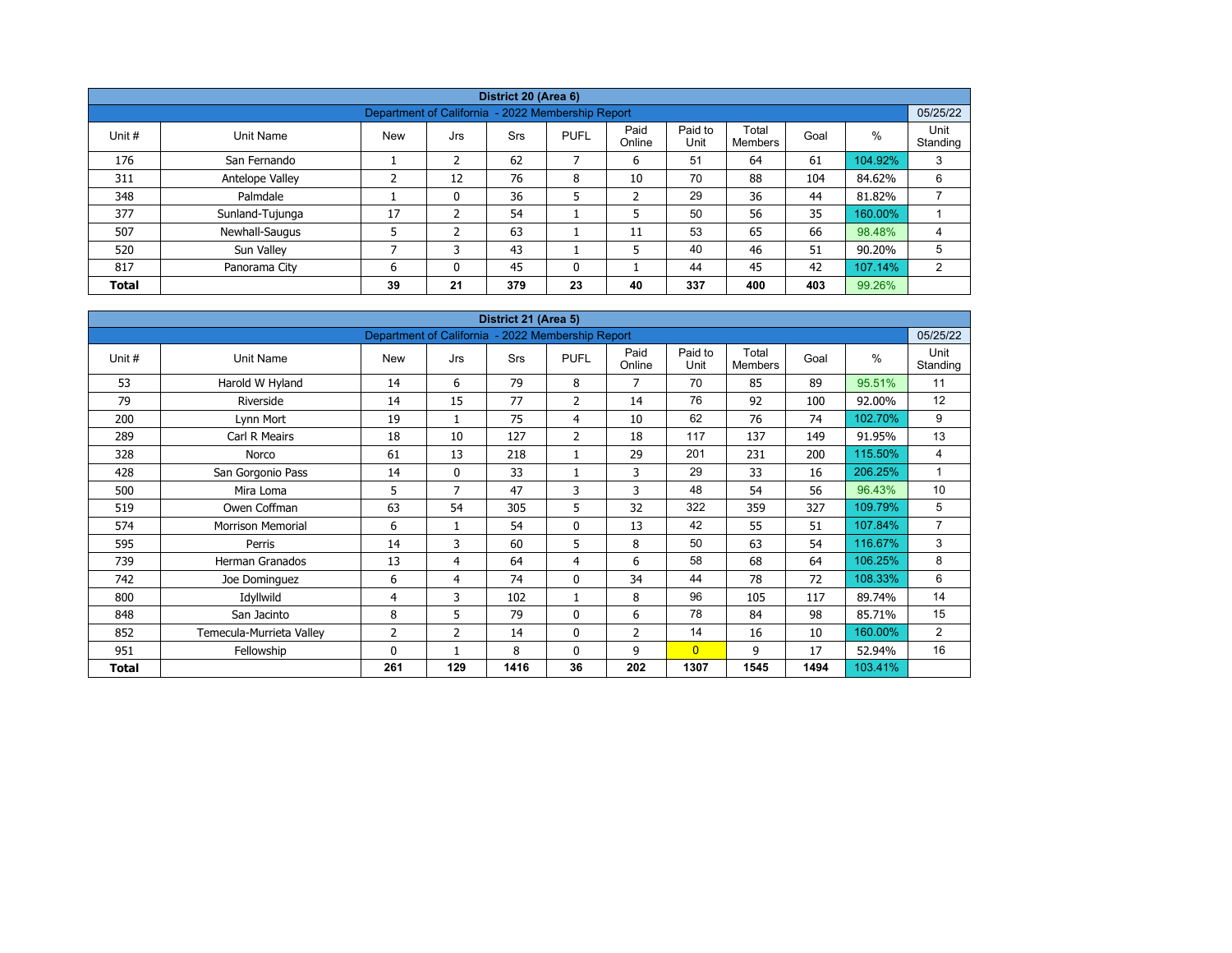|              |                          |                                                   |                | District 22 (Area 5) |                |                |                 |                         |      |               |                  |
|--------------|--------------------------|---------------------------------------------------|----------------|----------------------|----------------|----------------|-----------------|-------------------------|------|---------------|------------------|
|              |                          | Department of California - 2022 Membership Report |                |                      |                |                |                 |                         |      |               | 05/25/22         |
| Unit#        | <b>Unit Name</b>         | <b>New</b>                                        | Jrs            | Srs                  | <b>PUFL</b>    | Paid<br>Online | Paid to<br>Unit | Total<br><b>Members</b> | Goal | $\frac{0}{0}$ | Unit<br>Standing |
| 146          | Oceanside                | 0                                                 | 3              | 19                   | 1              | 2              | 19              | 22                      | 21   | 104.76%       | 3                |
| 149          | JB Clark                 | $\overline{7}$                                    | $\mathbf{1}$   | 80                   | 8              | 18             | 55              | 81                      | 97   | 83.51%        | 13               |
| 201          | Dewitt C Mitchell        | 0                                                 | $\mathbf{0}$   | 18                   | $\mathbf{0}$   | $\overline{2}$ | 16              | 18                      | 15   | 120.00%       | $\mathbf{1}$     |
| 255          | Larry E Bennett          | 9                                                 | 29             | 135                  | 15             | 11             | 138             | 164                     | 169  | 97.04%        | 8                |
| 258          | Alpine                   | $\mathbf{1}$                                      | 5              | 37                   | 3              | 6              | 33              | 42                      | 52   | 80.77%        | 15               |
| 282          | La Mesa                  | 5                                                 | $\overline{2}$ | 96                   | 17             | $\overline{4}$ | 77              | 98                      | 111  | 88.29%        | 12               |
| 303          | El Cajon                 | 0                                                 | $\mathbf 0$    | 9                    | $\mathbf{0}$   | $\overline{2}$ | $\overline{7}$  | 9                       | 14   | 64.29%        | 17               |
| 310          | Lakiba N. Palmer         | 7                                                 | 6              | 118                  | 9              | 14             | 101             | 124                     | 123  | 100.81%       | 5                |
| 364          | Santee                   | 0                                                 | $\mathbf{0}$   | 14                   | $\mathbf{0}$   | 14             | $\overline{0}$  | 14                      | 21   | 66.67%        | 17               |
| 365          | Alvin Myo Dunn           | 2                                                 | 3              | 73                   | 3              | 12             | 61              | 76                      | 79   | 96.20%        | 9                |
| 416          | San Dieguito             | 0                                                 | $\mathbf{0}$   | 23                   | 8              | 15             | $\overline{0}$  | 23                      | 29   | 79.31%        | 16               |
| 434          | Chula Vista              | 10                                                | $\overline{2}$ | 172                  | 15             | 11             | 148             | 174                     | 197  | 88.32%        | 11               |
| 460          | Albert J Hickman         | 0                                                 | 6              | 101                  | 8              | 8              | 91              | 107                     | 118  | 90.68%        | 10               |
| 468          | Lincoln Deming           | 13                                                | 10             | 120                  | 6              | 21             | 103             | 130                     | 131  | 99.24%        | $\overline{7}$   |
| 552          | Pacific Beach            | 8                                                 | 3              | 58                   | 3              | 3              | 55              | 61                      | 56   | 108.93%       | 2                |
| 619          | Sgt Allan K Walker, USMC | 0                                                 | $\mathbf 0$    | 6                    | 0              | $\mathbf 0$    | 6               | 6                       | 17   | 35.29%        | 19               |
| 731          | Larry E Holmberg         | 0                                                 | $\overline{2}$ | 15                   | $\overline{2}$ | $\mathbf{1}$   | 14              | 17                      | 21   | 80.95%        | 14               |
| 820          | Imperial Beach           | 13                                                | 3              | 100                  | 5              | 8              | 90              | 103                     | 102  | 100.98%       | 4                |
| 853          | Borrego Springs          | 16                                                | $\mathbf{1}$   | 130                  | 8              | 11             | 112             | 131                     | 130  | 100.77%       | 6                |
| <b>Total</b> |                          | 91                                                | 76             | 1324                 | 111            | 163            | 1126            | 1400                    | 1503 | 93.15%        |                  |

|              |                                                                                                                                                          |                                                   |    | District 23 (Area 4) |    |    |     |     |     |         |          |  |
|--------------|----------------------------------------------------------------------------------------------------------------------------------------------------------|---------------------------------------------------|----|----------------------|----|----|-----|-----|-----|---------|----------|--|
|              |                                                                                                                                                          | Department of California - 2022 Membership Report |    |                      |    |    |     |     |     |         | 05/25/22 |  |
| Unit #       | Paid<br>Paid to<br>Total<br>Unit<br>$\%$<br><b>PUFL</b><br>Goal<br>Unit Name<br><b>New</b><br><b>Srs</b><br>Jrs<br>Unit<br>Standing<br>Online<br>Members |                                                   |    |                      |    |    |     |     |     |         |          |  |
| 228          | Benj J Bowie                                                                                                                                             |                                                   | 19 | 34                   |    |    | 50  | 53  | 53  | 100.00% | 3        |  |
| 252          | Jackie Robinson                                                                                                                                          | ь                                                 | 28 | 204                  |    | 15 | 212 | 232 | 265 | 87.55%  | 4        |  |
| 578          | Chappie James                                                                                                                                            |                                                   |    | 80                   |    | 4  | 79  | 85  | 81  | 104.94% | 2        |  |
| 639          | Dorie Miller                                                                                                                                             |                                                   | 23 | 44                   | ╮  |    | 64  | 67  | 61  | 109.84% |          |  |
| 784          | Sammy Davis Jr                                                                                                                                           |                                                   |    | 12                   |    |    | 12  | 13  | 15  | 86.67%  | 5        |  |
| <b>Total</b> |                                                                                                                                                          | 15                                                | 76 | 374                  | 11 | 22 | 417 | 450 | 475 | 94.74%  |          |  |

| District 24 (Area 6) |                                                                                                                                                |    |    |     |    |    |     |     |     |         |   |  |  |  |
|----------------------|------------------------------------------------------------------------------------------------------------------------------------------------|----|----|-----|----|----|-----|-----|-----|---------|---|--|--|--|
|                      | 05/25/22<br>Department of California - 2022 Membership Report                                                                                  |    |    |     |    |    |     |     |     |         |   |  |  |  |
| Unit #               | Paid to<br>Unit<br>Paid<br>Total<br><b>PUFL</b><br>%<br>Goal<br>Unit Name<br>Srs<br><b>New</b><br>Jrs<br>Standing<br>Online<br>Unit<br>Members |    |    |     |    |    |     |     |     |         |   |  |  |  |
| 43                   | Hollywood                                                                                                                                      | 23 | 4  | 119 |    | 31 | 91  | 123 | 104 | 118.27% | ົ |  |  |  |
| 46                   | Community                                                                                                                                      |    |    | 55  | a  |    | 47  | 60  | 41  | 146.34% |   |  |  |  |
| 283                  | Palisades                                                                                                                                      |    | 29 | 156 | 13 | ь  | 166 | 185 | 189 | 97.88%  | ာ |  |  |  |
| <b>Total</b>         | 110.18%<br>38<br>330<br>23<br>304<br>368<br>334<br>41<br>41                                                                                    |    |    |     |    |    |     |     |     |         |   |  |  |  |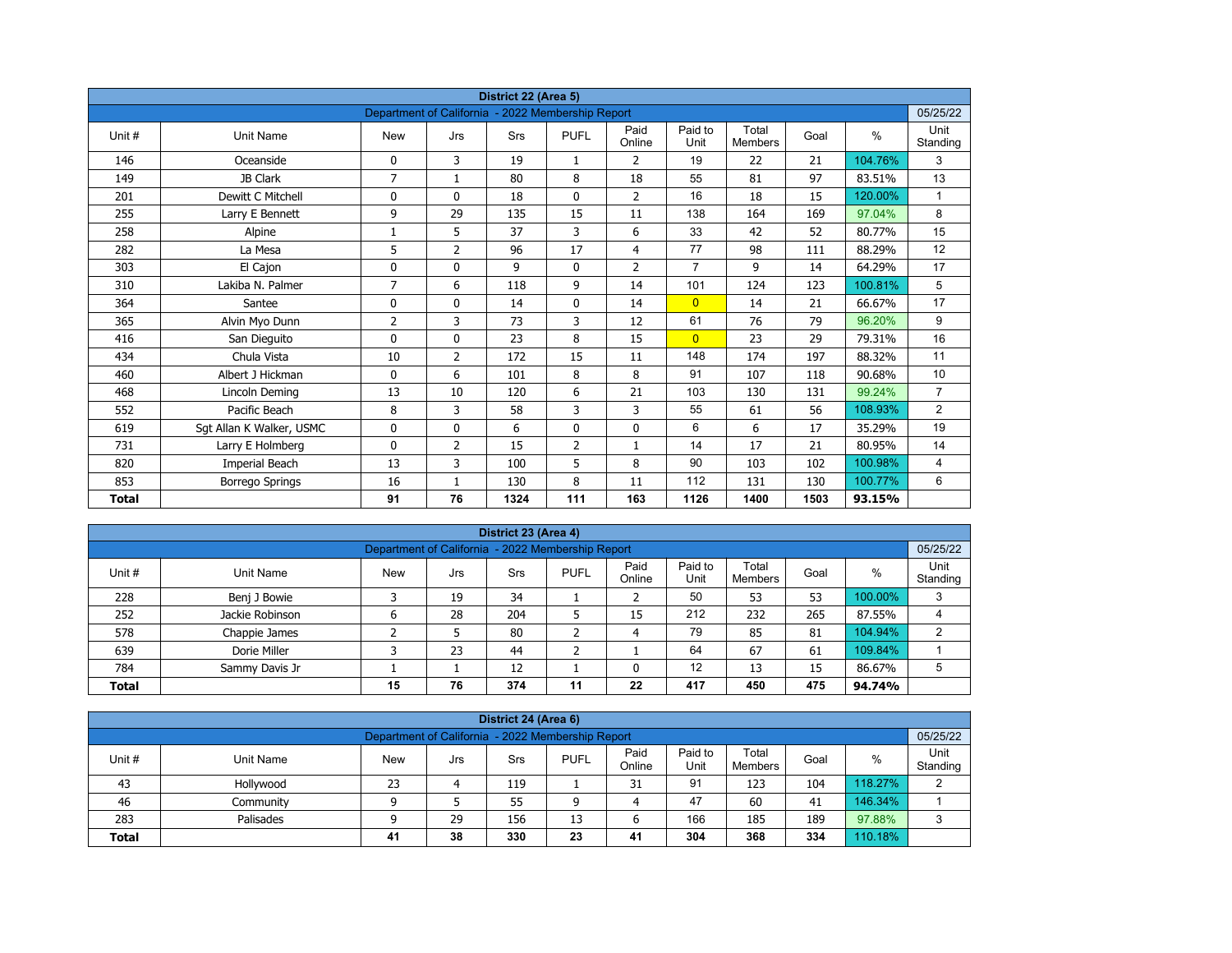|              |                                 |                                                   |                | District 25 (Area 5) |                |                |                 |                         |      |         |                  |
|--------------|---------------------------------|---------------------------------------------------|----------------|----------------------|----------------|----------------|-----------------|-------------------------|------|---------|------------------|
|              |                                 | Department of California - 2022 Membership Report |                |                      |                |                |                 |                         |      |         | 05/25/22         |
| Unit #       | Unit Name                       | <b>New</b>                                        | Jrs            | <b>Srs</b>           | <b>PUFL</b>    | Paid<br>Online | Paid to<br>Unit | Total<br><b>Members</b> | Goal | $\%$    | Unit<br>Standing |
| 14           | San Bernardino                  | $\mathbf{1}$                                      | 4              | 39                   | $\overline{2}$ | $\overline{2}$ | 39              | 43                      | 42   | 102.38% | 5                |
| 106          | Redlands                        | 15                                                | 6              | 166                  | 5              | 22             | 145             | 172                     | 176  | 97.73%  | 9                |
| 112          | Ontario                         | 8                                                 | $\Omega$       | 64                   | $\mathbf 0$    | $\overline{4}$ | 60              | 64                      | 69   | 92.75%  | 13               |
| 155          | Colton                          | 6                                                 | 13             | 57                   | $\overline{2}$ | $\overline{7}$ | 61              | 70                      | 73   | 95.89%  | 10               |
| 229          | Leo Collins                     | 10                                                | 8              | 42                   | $\mathbf{1}$   | 5              | 44              | 50                      | 56   | 89.29%  | 16               |
| 256          | <b>Apple Valley</b>             | 2                                                 | $\mathbf{1}$   | 31                   | $\mathbf{0}$   | $\mathbf{1}$   | 31              | 32                      | 31   | 103.23% | $\overline{4}$   |
| 262          | Fontana                         | 10                                                | 12             | 80                   | $\mathbf{1}$   | 11             | 80              | 92                      | 84   | 109.52% | $\mathbf{1}$     |
| 299          | Chino                           | 29                                                | 5              | 167                  | $\overline{7}$ | 15             | 150             | 172                     | 160  | 107.50% | $\overline{2}$   |
| 324          | <b>Richard Arnold Griffith</b>  | 8                                                 | 9              | 47                   | 5              | 5              | 46              | 56                      | 53   | 105.66% | 3                |
| 421          | Highland                        | 32                                                | 25             | 241                  | 4              | 23             | 239             | 266                     | 264  | 100.76% | $\overline{7}$   |
| 422          | Robert Allen Romo               | 14                                                | 14             | 111                  | $\mathbf{0}$   | 16             | 109             | 125                     | 124  | 100.81% | 6                |
| 426          | Yucaipa Valley                  | 4                                                 | $\Omega$       | 27                   | $\mathbf{1}$   | $\mathbf{1}$   | 25              | 27                      | 36   | 75.00%  | 18               |
| 466          | Paul F Diekmann                 | 11                                                | $\overline{2}$ | 131                  | $\mathbf{1}$   | 8              | 124             | 133                     | 150  | 88.67%  | 17               |
| 497          | Bloomington                     | 4                                                 | 0              | 30                   | $\mathbf{1}$   | $\mathbf 0$    | 29              | 30                      | 30   | 100.00% | 8                |
| 584          | Big Bear Lake/ Sgt Mjr Al Woody | 12                                                | $\mathbf{0}$   | 88                   | 5              | 10             | 73              | 88                      | 97   | 90.72%  | 15               |
| 650          | Philip Marmolejo                | 11                                                | 10             | 80                   | $\mathbf{1}$   | 0              | 89              | 90                      | 94   | 95.74%  | 11               |
| 710          | <b>Guy Wynton Morris</b>        | 11                                                | 25             | 59                   | $\mathbf{0}$   | 6              | 78              | 84                      | 88   | 95.45%  | 12               |
| 751          | Newberry                        | 3                                                 | $\overline{2}$ | 50                   | 3              | 3              | 46              | 52                      | 77   | 67.53%  | 19               |
| 777          | Richard O Reed                  | 9                                                 | 19             | 118                  | 9              | 3              | 125             | 137                     | 148  | 92.57%  | 14               |
| 835          | Rancho Cucamonga                | 4                                                 | $\mathbf{0}$   | 26                   | 0              | 3              | 23              | 26                      | 14   | 185.71% | $\mathbf{1}$     |
| <b>Total</b> |                                 | 204                                               | 155            | 1654                 | 48             | 145            | 1616            | 1809                    | 1866 | 96.95%  |                  |

| District 26 (Area 2) |                        |                                                   |     |     |              |                |                 |                         |      |         |                  |  |  |  |
|----------------------|------------------------|---------------------------------------------------|-----|-----|--------------|----------------|-----------------|-------------------------|------|---------|------------------|--|--|--|
|                      |                        | Department of California - 2022 Membership Report |     |     |              |                |                 |                         |      |         | 05/25/22         |  |  |  |
| Unit #               | Unit Name              | <b>New</b>                                        | Jrs | Srs | <b>PUFL</b>  | Paid<br>Online | Paid to<br>Unit | Total<br><b>Members</b> | Goal | %       | Unit<br>Standing |  |  |  |
| 82                   | San Mateo              | 18                                                |     | 80  | h<br>∠       | 6              | 73              | 81                      | 87   | 93.10%  | 5                |  |  |  |
| 105                  | Redwood City           |                                                   | 4   | 28  | $\mathbf{0}$ | 0              | 32              | 32                      | 25   | 128.00% |                  |  |  |  |
| 238                  | Pacifica               | 0                                                 |     | 24  | h            |                | 22              | 25                      | 33   | 75.76%  | 6                |  |  |  |
| 472                  | George Tadlock- E Unit | 0                                                 |     | 34  |              | 21             | 13              | 39                      | 37   | 105.41% | 2                |  |  |  |
| 474                  | Coastside              | 8                                                 | 0   | 94  | ำ<br>∠       | 12             | 80              | 94                      | 94   | 100.00% | 3                |  |  |  |
| 585                  | Lloyd J Tobey          | 10                                                | 0   | 79  |              | 4              | 74              | 79                      | 80   | 98.75%  | 4                |  |  |  |
| <b>Total</b>         |                        | 43                                                | 11  | 339 | $12 \,$      | 44             | 294             | 350                     | 356  | 98.31%  |                  |  |  |  |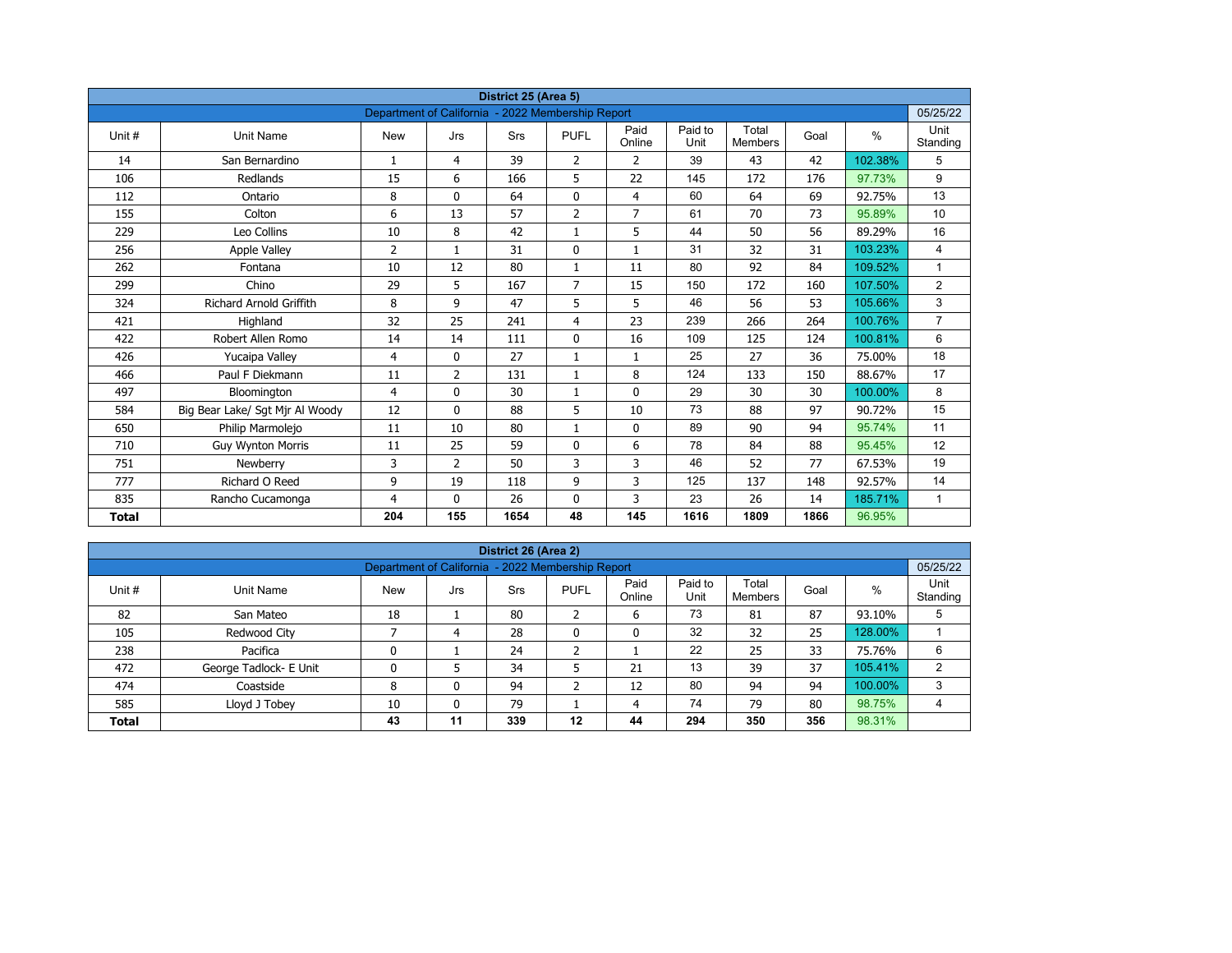| District 27 (Area 3)                                                                                                                                    |                                                                            |   |   |    |  |    |    |    |    |         |   |  |  |  |  |
|---------------------------------------------------------------------------------------------------------------------------------------------------------|----------------------------------------------------------------------------|---|---|----|--|----|----|----|----|---------|---|--|--|--|--|
|                                                                                                                                                         | 05/25/22<br>Department of California - 2022 Membership Report              |   |   |    |  |    |    |    |    |         |   |  |  |  |  |
| Paid<br>Paid to<br>Total<br>%<br>Unit #<br><b>New</b><br><b>PUFL</b><br>Unit Name<br>Srs<br>Goal<br>Jrs<br>Unit<br>Online<br>Standing<br><b>Members</b> |                                                                            |   |   |    |  |    |    |    |    |         |   |  |  |  |  |
| 118                                                                                                                                                     | Inyo                                                                       |   | 4 | 68 |  |    | 68 | 72 | 74 | 97.30%  | C |  |  |  |  |
| 457                                                                                                                                                     | Glacier                                                                    |   | 0 | 29 |  |    | 24 | 29 | 31 | 93.55%  | 3 |  |  |  |  |
| 476                                                                                                                                                     | Harry V Bailey Sr                                                          | 8 | 6 | 84 |  | 10 | 80 | 90 | 81 | 111.11% |   |  |  |  |  |
| 684                                                                                                                                                     | 122<br>158<br>John M Armitage<br>13<br>139<br>87.97%<br>131<br>8<br>4<br>4 |   |   |    |  |    |    |    |    |         |   |  |  |  |  |
| 18<br>293<br>95.93%<br>330<br>344<br>23<br>312<br>28<br><b>Total</b><br>9                                                                               |                                                                            |   |   |    |  |    |    |    |    |         |   |  |  |  |  |

|              |                          |                                                   |                | District 28 (Area 2) |              |                          |                 |                         |      |         |                  |
|--------------|--------------------------|---------------------------------------------------|----------------|----------------------|--------------|--------------------------|-----------------|-------------------------|------|---------|------------------|
|              |                          | Department of California - 2022 Membership Report |                |                      |              |                          |                 |                         |      |         | 05/25/22         |
| Unit #       | Unit Name                | <b>New</b>                                        | Jrs            | <b>Srs</b>           | <b>PUFL</b>  | Paid<br>Online           | Paid to<br>Unit | Total<br><b>Members</b> | Goal | $\%$    | Unit<br>Standing |
| 31           | <b>Salinas</b>           | 0                                                 |                | 140                  | 8            | 25                       | 108             | 141                     | 158  | 89.24%  | 8                |
| 41           | Monterey Peninsula       | 6                                                 | $\mathfrak z$  | 31                   | $\mathbf{0}$ |                          | 32              | 33                      | 30   | 110.00% | 2                |
| 69           | San Benito               | 4                                                 | 8              | 32                   | $\mathbf{0}$ | 29                       | 11              | 40                      | 32   | 125.00% |                  |
| 81           | Gonzales                 | 3                                                 | 3              | 43                   |              | 4                        | 41              | 46                      | 48   | 95.83%  | ⇁                |
| 121          | <b>Edward H Lorenson</b> | 0                                                 | 0              | 16                   | 0            |                          | 15              | 16                      | 25   | 64.00%  | 10               |
| 512          | Carmel                   | 6                                                 | $\overline{2}$ | 43                   | 0            | 11                       | 34              | 45                      | 46   | 97.83%  | 6                |
| 589          | Cecil M Anderson         | 6                                                 | 3              | 37                   |              | $\overline{\phantom{a}}$ | 32              | 40                      | 38   | 105.26% | 4                |
| 591          | Seaside                  | 4                                                 | 7              | 82                   | 3            | 5                        | 81              | 89                      | 103  | 86.41%  | 9                |
| 593          | Prunedale                | 17                                                | 10             | 137                  | 8            | 18                       | 121             | 147                     | 139  | 105.76% | 3                |
| 694          | Monterey Cypress         | 4                                                 | 14             | 156                  | 4            | 18                       | 148             | 170                     | 166  | 102.41% | 5                |
| <b>Total</b> |                          | 50                                                | 50             | 717                  | 25           | 119                      | 623             | 767                     | 785  | 97.71%  |                  |